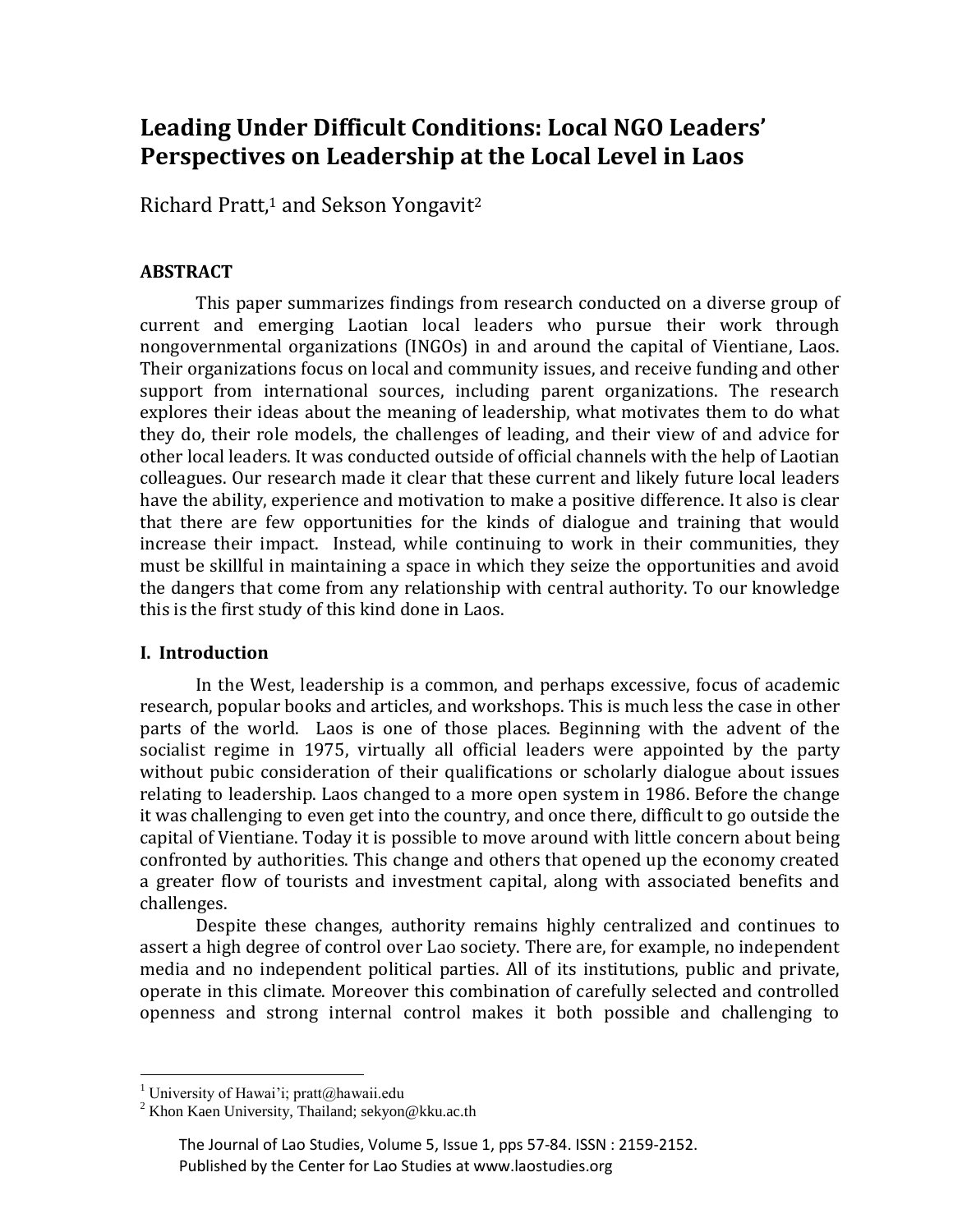independently explore issues important to the future of Laos. The work of leaders at the local level is one such issue.

This paper summarizes findings from research conducted on a diverse group of current and emerging local leaders who pursue their work through nongovernmental organizations (NGOs) in and around the capital of Vientiane. Their organizations focus on local and community issues, and most receive funding and support from international agencies. The research explores their ideas about the meaning of leadership, what motivates them to do what they do, their role models, the challenges of leading, and their view of and advice for other local leaders. It was conducted outside of official channels with the help of Laotian colleagues. The research combines information gathered from individuals working at the community level during two separate field trips. To our knowledge this is the first study of this kind done in Laos.

## **II. Setting**

In December 1975 the Communist Pathet Lao seized control of the government, ending a six-century-old monarchy. They followed their thirty-year struggle against colonial rule by establishing a strict socialist regime and closely aligned the new Lao People's Democratic Republic (LDRP) with Vietnam. A Constitution was promulgated on August 14, 1991 and amended in 2003. Elections were held in April of 2002, 2006 and 2011.

Estimates put the population at 6,477,211 in 2011 (Mundi.index). About half are ethnic Laos and the rest ethnic minorities, such as the Hmong and the Yao. The gross domestic product per capita was estimated at 1900USD in 2005 (CIA). Laos is classified as a "least developed country" by the UNDP. Life expectancy at birth for the population overall, the median age of which was estimated to be 21, was estimated at 62.4 years in 2011 (Mundi.index). In 2005 around 73% over 15 years of age could read and write, with the rate among males about 20% higher than females. Sixty-seven percent of the population is Buddhist (Mundi Index).

In 1986, in response to a sagging economy, the regime adopted the "New Economic Mechanism." Although still described as one of only five remaining Marxist-Leninist states, after 1986 many orthodox policies were dropped. Industries were privatized, foreign investment was invited, land rights were restored to peasants, and development aid welcomed. Today Buddhism is accepted, even encouraged, making Laos one of five Theravada Buddhist countries along with its three neighbors Myanmar, Cambodia, and Thailand. Laos became a member of ASEAN in 1997.

Despite these policy adjustments, authority remains highly centralized with power concentrated in the Laos People's Revolutionary Party (LPRP). Martin Stuart-Fox describes the exercise of that power in this way:

*Most Lao pursue their daily lives as they have always done: the power of the party is felt mainly by those who would challenge it. No criticism, or even political debate, is permitted outside the confines of the highly secretive party, which recruits its membership from the elite and the educated. Without the support of the party, promotion in government and the bureaucracy, or success in business, is impossible. As everyone knows in Laos, a powerful political patron is the key to advancement* (Stuart-Fox Crossroads: 2).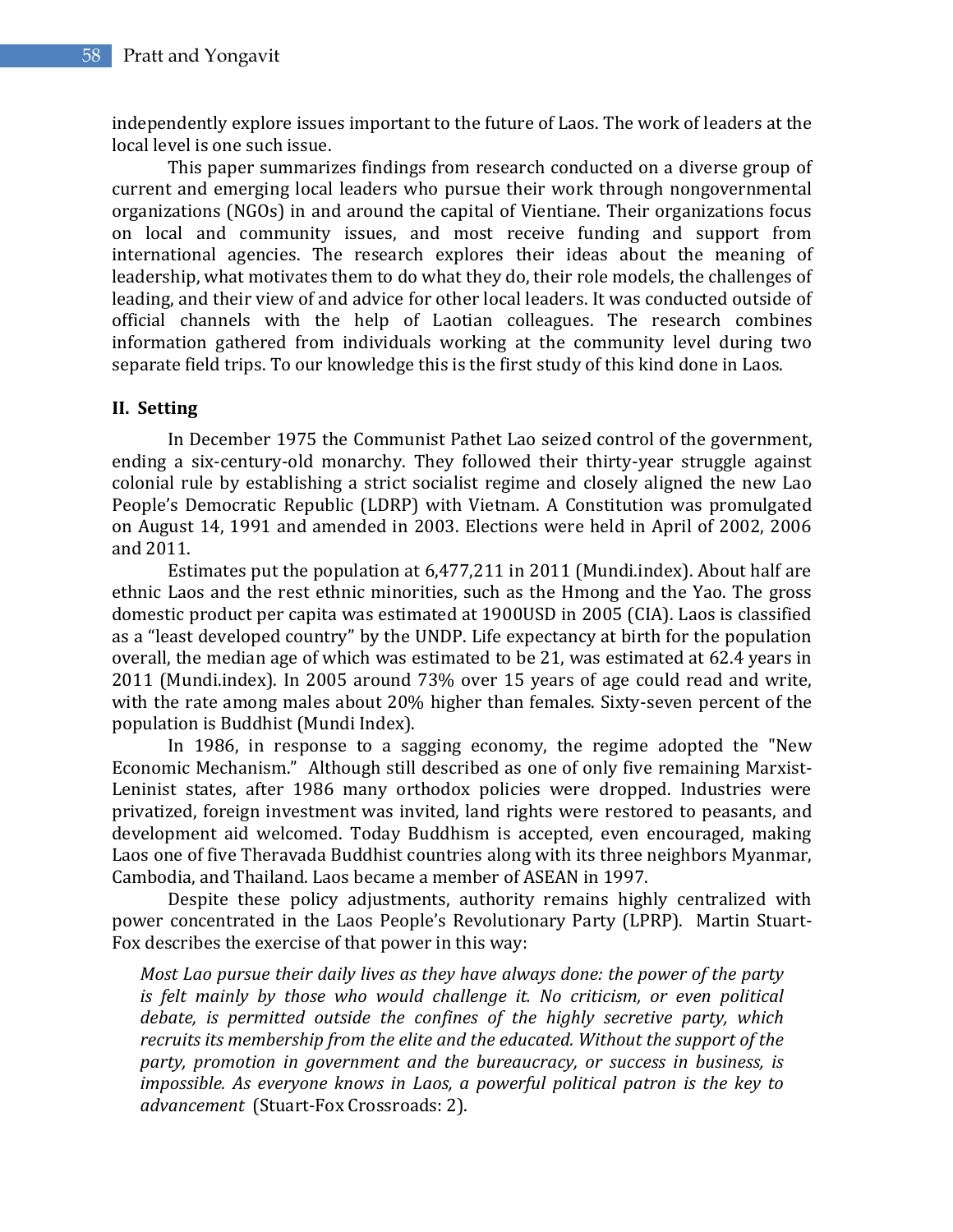He goes on to observe that all important positions -- village chiefs, district leaders, provincial governors, senior members of the public service and upper echelons of the judiciary -- are appointed, directly or indirectly, by the party. This in turn means that there is no possibility of checks and balances within the government (Stuart-Fox: 4). The LPRP exercises control through networks of patronage relationships (see "Single Party State", pg. 3 for a useful description). The relationships can be viewed as structured along two dimensions: a "vertical line", which is the party, and a "horizontal line", made up of the four mass organizations, each containing party cells ("Creating Space for Fieldwork").<sup>3</sup>

In recent years Laos has become a focus of foreign investment, targeting the country's natural resources. This has added to overall national wealth, but that wealth is created and distributed inside the frame created by the party and its networked patronage relationships.

The USSR's collapse in the late 1980s meant its loss as a principle provider of goods and services. To compensate Laos turned increasingly to multilateral NGOs for assistance ("Creating Space"). Since then Laos has become one of the region's chief recipients of foreign aid and assistance per capita" (Irrigation: 194). The international assistance also reflects the broader context of Laos' strategic relationships. The West, as well as Vietnam, worry that China will turn Laos into a client state, fears that recent Chinese investments have accelerated. This in turn makes it possible for Laos officials to accept aid in exchange for promises for reform that don't have to be acted on (Political Culture of Corruption: 72-73).

The government and the party face diverse challenges as they adapt their economy and their polity to changing conditions. These challenges include uneven economic growth and rural poverty, resource development and its internal and external impacts, environmental destruction, the production or transiting of illegal drugs, the low quality of health care and education, the rights of the large population of minorities, and corruption. In Stuart-Fox's view, "Educated and concerned Lao are well aware that the country is falling behind both Thailand [and] Vietnam where between human and economic development are concerned" (Stuart-Fox, Single Party: 170).

All of this forms the setting for anyone working in Laos. Corruption provides a window into the ways in which elements of that setting are interwoven. Transparency International defines corruption as "the abuse of entrusted power for private gain." This refers to abuses of power relating to bribery, kickbacks and embezzlement, as well as the strength of public sector anti-corruption efforts. Its Corruption Perceptions Index reports on pooled perceptions of corruption for public officials, civil servants or politicians. Laos ranked 154 of 182 on Transparency International's 2011 Index, and 160 of 174 on the 2012 Index. This indicates that in the view of informed observers corruption by public officials is deeply entrenched, and not abating (Transparency International, 2011, 2012). This has, for example, direct consequences for health and education, the tremendous underfunding of which is increased because donor money sent to help in these areas is "plundered" at a high rate (Stuart-Fox Single Party State:

 $\overline{a}$ 

<sup>&</sup>lt;sup>3</sup> These are the Lao Front for National Construction, Lao Women's Union, Lao People's Revolutionary Youth Union, and the Federation of Lao Trade Unions.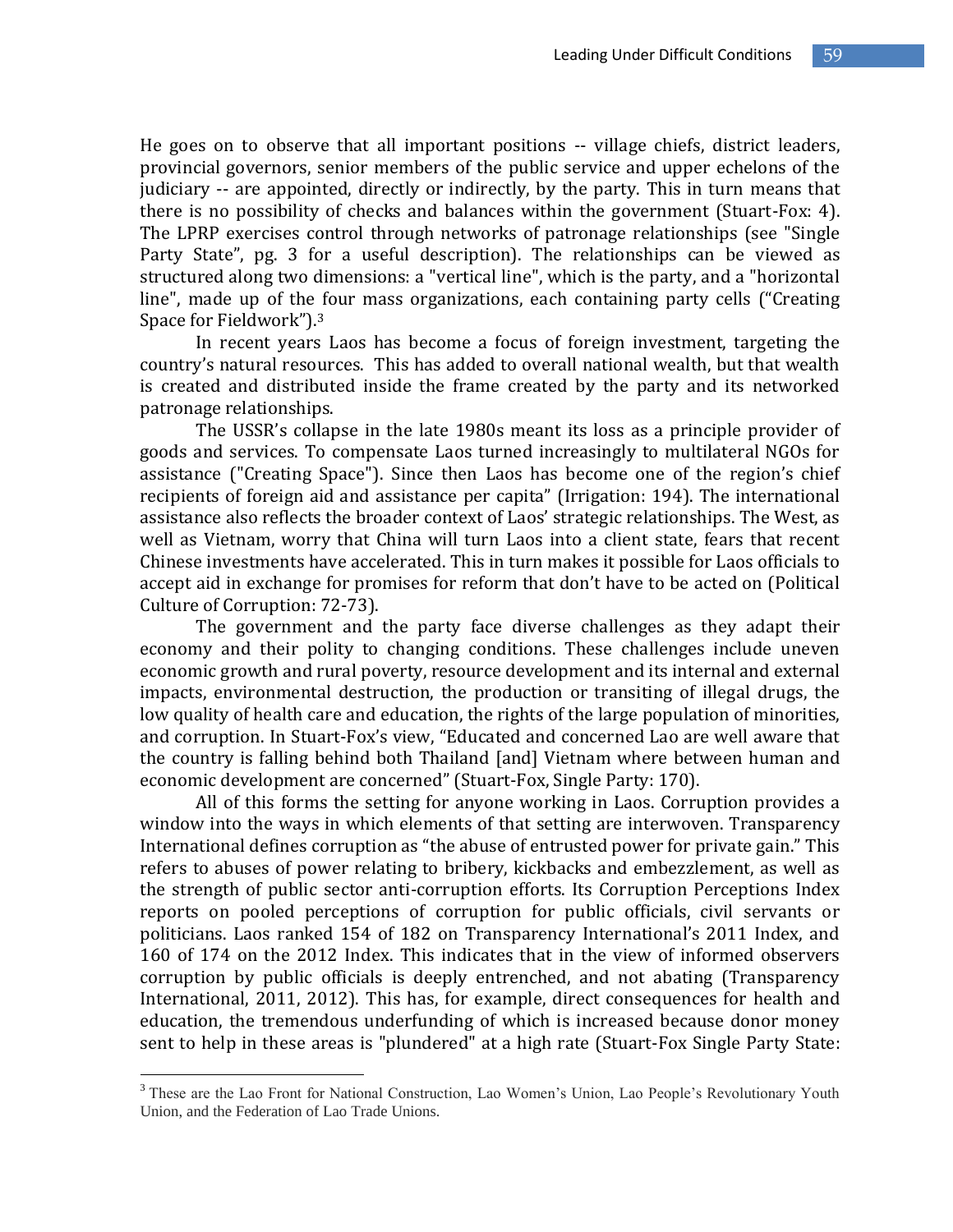169). Although there are extensive laws and regulations on the books, a range of corrupt practices operate through the patronage networks, networks that in modern Laos revolve around the LPRP. The most prevalent of these practices include: $4$ accepting payments to disregard illegal trade; collusion with officials to reduce tariffs and duties; bribes to disregard environmental regulations; collusion to reduce taxes and rents; bribes demanded to issue documents; extortion of businesses for payments to the Party, or to influential individual Party members; kickbacks for awarding contracts; unrepaid loans from state lending banks or through state-owned enterprises (SOEs); use of government funds earmarked for projects, or even salaries, for individual gain; payments for political favors; a wide range of petty corruption by low-level civil servants, police, and so on (Stuart-Fox – Political Culture: 60).

Civil society is not well developed in Laos. A 2011 report by the Asian Development Bank concluded that, "The role of civil society in the development of the Lao PDR, while being supported at the broad policy level, is still being defined and collaboration and implementation mechanisms are only at a very early stage of development" (Asian Development Bank, 2011: 1). Until recently NGOs had no official status. A November 2009 Decree on Associations changed this by providing for their establishment and registration. Two or more Lao citizens may set up an association to promote economic and professional interests, creative endeavors, and social welfare. This process also has the effect of placing them under the official oversight of the Public Administration and Civil Service Authority and raises concerns about submitting their work to its political dynamics.<sup>5</sup>

Foreign NGOs are not subject to this requirement, but they must register with the Ministry of Foreign Affairs. Between the creation of the Lao PDR and adoption of the New Economic Mechanism in 1986 only three international NGOs were allowed to operate inside the country. The numbers expanded with the change and in 2011 there were about 160 (Asian Development Bank, 2011: 1). An idea of the scope of their work is provided in the Internet Directory of Non-Government Organizations in the Lao PDR, a source partially funded by a World Bank grant (Internet). It summarizes selfdescriptions of the work of 55 INGOs. Of these the most common focus is on health and children followed by education, social justice and human rights, and poverty. Stuart-Fox points out that while foreign NGOs are important in Laos "most are careful not to be too critical of the government" (Crossroads: n9).

#### **III. Conditions for research**

 $\overline{a}$ 

Doing social science research in contemporary Laos is challenging, as one would expect from the foregoing descriptions. The country is more receptive to economic initiatives, but political and social spheres are carefully monitored and controlled, and permission is required to do almost anything. Studies that seek to ask sensitive questions or might reach conclusions critical of the regime will not be approved. Social science work of any kind by foreigners is quite rare for these reasons.

<sup>&</sup>lt;sup>4</sup> Not surprisingly, Stuart-Fox notes that "much of the information was provided by Lao informants who must remain anonymous" (n4).

<sup>&</sup>lt;sup>5</sup> This concern was raised several times in our interviews.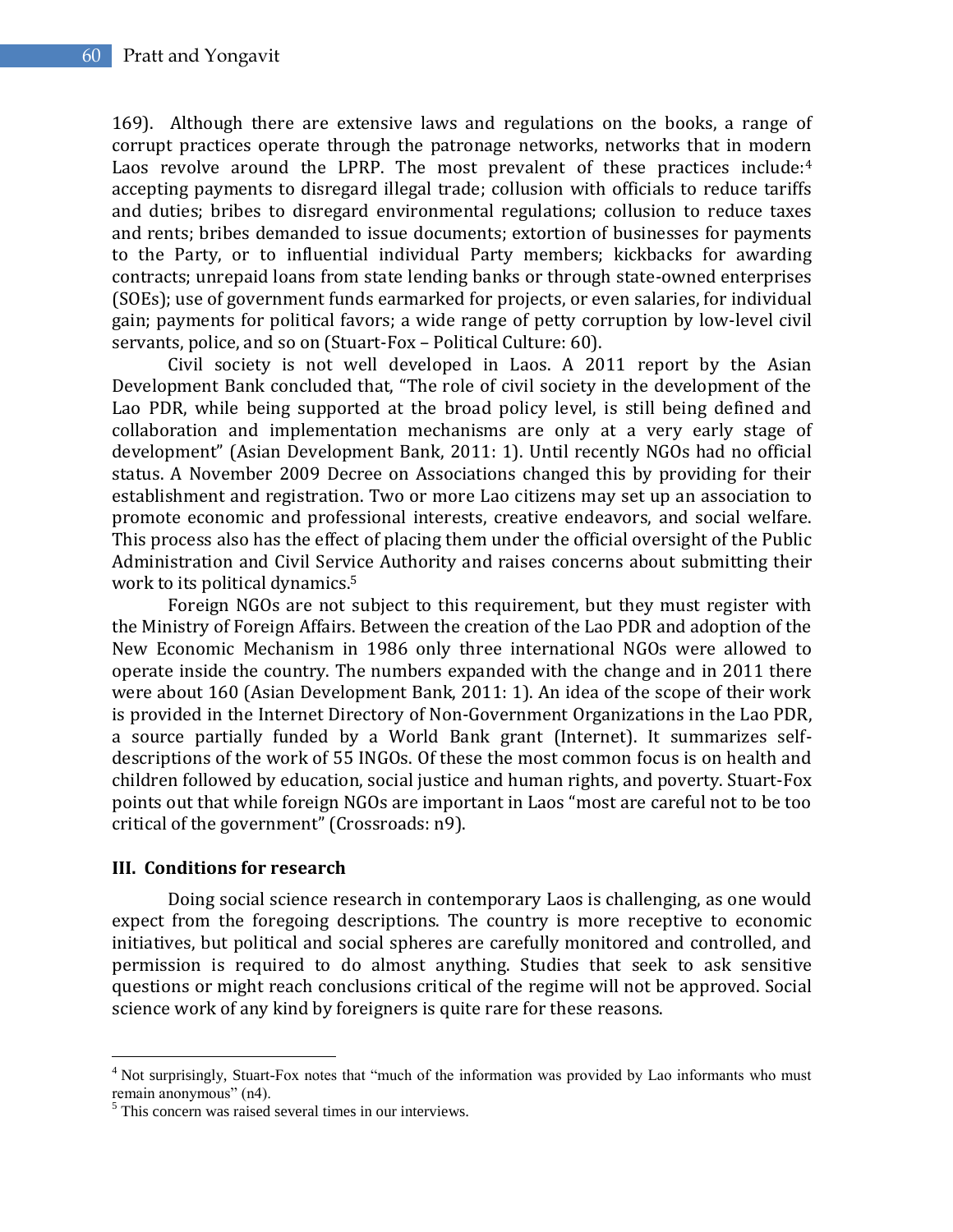Steeve Daviau reflected on his experience over several years trying to conduct fieldwork in southern Laos with Tarieng communities (Creating Space). He notes that prior to 1975 it was virtually impossible for a researcher from a non-communist regime to do any kind of fieldwork. This has softened since the end of the 1990s, and in 2007 the National Academy of Social Sciences was opened to work with researchers. He points out however that its first director was a "well-known LPRP hardliner" nominated by the Central Committee and directly connected to the Prime Minister's office (Creating Space: 199). Seeking approval for his work was a complex process that relied on personal connections and a willingness to modify its focus, and success at this by others has been rare. When received, approval brought with it requirements for using, and compensating, "officially appointed research assistants" (Creating Space: 201).

Daviau's work is with ethnic minorities and is particularly sensitive to a regime whose goal is to prevent, or at least conceal, conflicts related to land claims and cultural, as opposed to national, identities. At the same time it seems likely that in the current setting there are few areas of inquiry where independent research would not raise concerns, at least to the level that that the work would, even if approved, be closely monitored. Reflecting on the obstacles he faced Daviau proposed strategies for creating "a discursive space that allows local people without formal political positions to speak up […] Within that space one must navigate between public performances selected for local or international audiences and the most difficult challenge of finding out about locals' honest beliefs" (Creating Space: 201-202).

#### **IV. The Importance of Leadership at the Local Level**

 $\overline{a}$ 

Leadership of all kinds is important for societies and organizations, but in this shifting institutional setting local leadership is especially significant. "Local" as used here refers to issues facing communities within district or sub-district jurisdictions. Leadership in this context is the vehicle by which communities organize and express their interests and concerns. Because of their role in focusing issues and in implementation, the work of local leaders is an important determinant of whether what a community wants, or wants to avoid, are acted on. This role takes on special significance in this still-centrally controlled but evolving system because leaders away from the system's centers of power and authority may have more degrees of freedom for action. For all of these reasons the well-being and capacity building of communities is linked to the effectiveness of local leaders. In addition, the outlook, skills and experiences of these leaders, many of whom are young, will be important in shaping the country's future.

As the preceding suggests, research, education and training related to leadership are new and still uncommon.<sup>6</sup> This is true more broadly for human resource development as well. The absence of education and training about leadership does not reflect a lack of interest in it, which we found to be very high. Those we met were eager

<sup>&</sup>lt;sup>6</sup> c.f., "Identifying and Developing Local Leaders in the Asia Region", which describes a training program started in Vientiane in 2007 by SNV (NETHERLANDS) in partnership with UNDP. "Leadership Styles of Construction Members in Laos Construction Industry" is a Masters thesis that surveys the views toward leadership of individuals holding management and project leader positions on public works projects.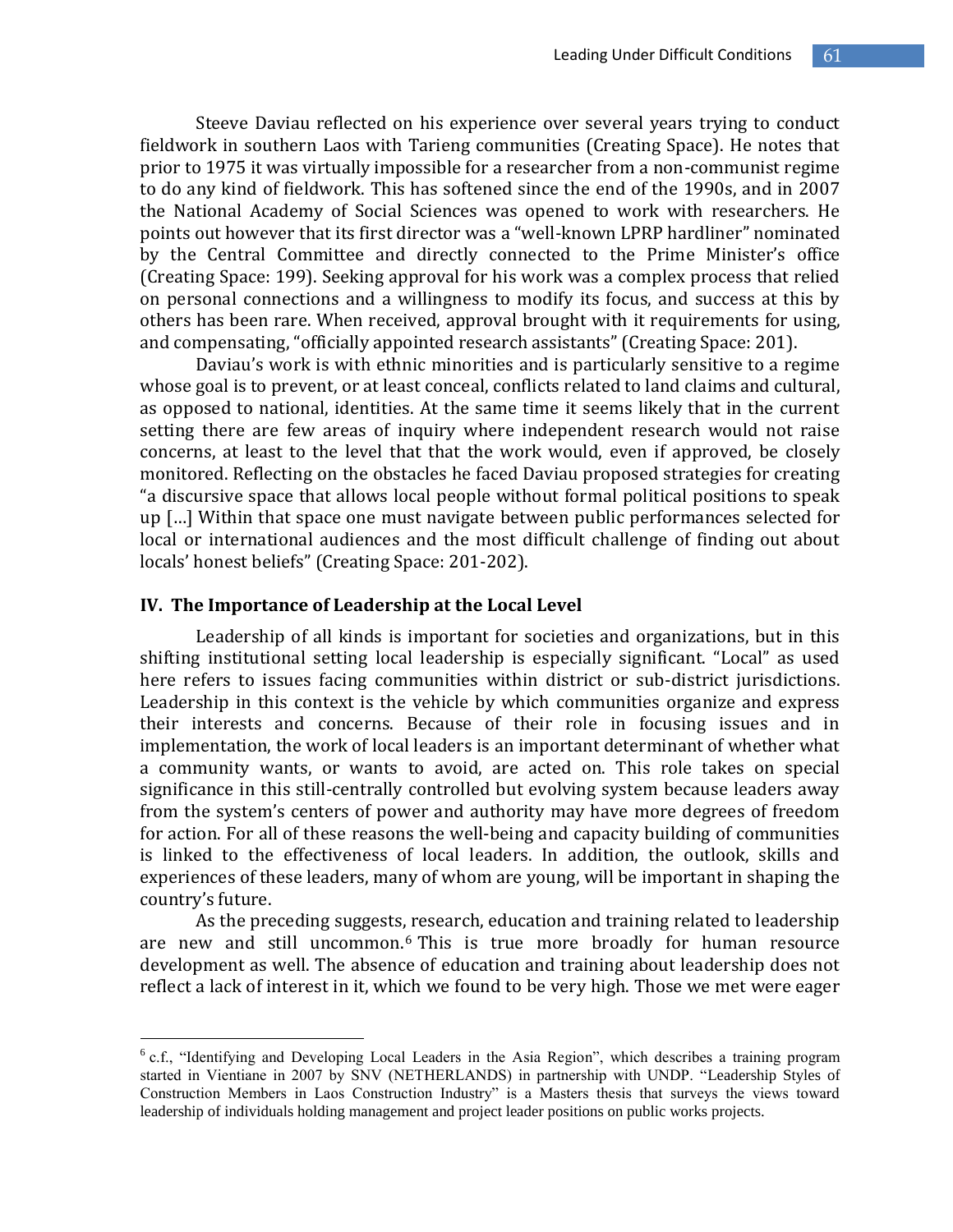$\overline{a}$ 

to talk to us about their work and, because of the lack of education or training on these topics, equally eager to know what we learned.

## **V. Background of the Project**

Our interest in local leaders has evolved over a number of years. We began by identifying five successful local leaders from northeast Thailand, Isan -- and then bringing them to the Manoa campus of the University of Hawai`i in November 2008 to share their experiences.<sup>7</sup> As part of this project we produced a pamphlet titled "Stories That Inspire: Five Local Leaders from Isan". The pamphlet, which highlighted the five leaders' accomplishments and shared their ideas about leadership, was produced in Thai and English and distributed in local communities in the northeast (Isan). This initial project had a number of goals. These included learning from the perspectives of successful leaders, bringing what we learned into the classroom, developing training modules that made use of these leaders as resources, and cultivating positive role models that might inspire current or future local leaders. We also wanted to use this as a first step toward identifying other local leaders who are committed to serving their local communities, learning from their experiences, and creating a network that linked them together.

In September 2009 we organized a workshop in Dan Sai, northeast Thailand, and in February 2010 another in Mukdahan on the Mekong River across from Laos. These workshops brought together a larger number of individuals from organizations operating at the local level and joined them with the first five Thai leaders. Both gatherings included a few Laotians, reflecting our interest in expanding our work and the local leader network into the Mekong region,

We traveled to Vientiane, Laos in February 2011 and again in February 2012. Our objective was to build on our experience in Isan to learn the views of leadership held at the local level in and around the nation's capital. The Laotians we met represented a range of nongovernmental organizations. Their organizations addressed youth empowerment, reduction of human trafficking, food security, sustainable development, gender equity and the empowerment of women, community capacity building, HIV education and treatment, and the status of ethnic minorities. We gained access to them through the indispensible assistance of several Laotians, relying especially on someone who is well-connected to the network of community organizations and trusted by those working in them. This enabled us to bypass the official approvals that otherwise would have been required, and which would have come with restrictions, if at all. A by-product of avoiding official channels was that we were *de facto* creating a setting in which people's opinions might be more open. Our primary goal was not to probe sensitive issues relating to the political context of their work. It was to explore their understandings of leadership and leaders. Not surprisingly however the political context appeared in our encounters with these current and emerging leaders.

 $7$  This work was undertaken with financial support from a National Research Council grant received by the Center for Southeast Asian Studies at the University of Hawai`i.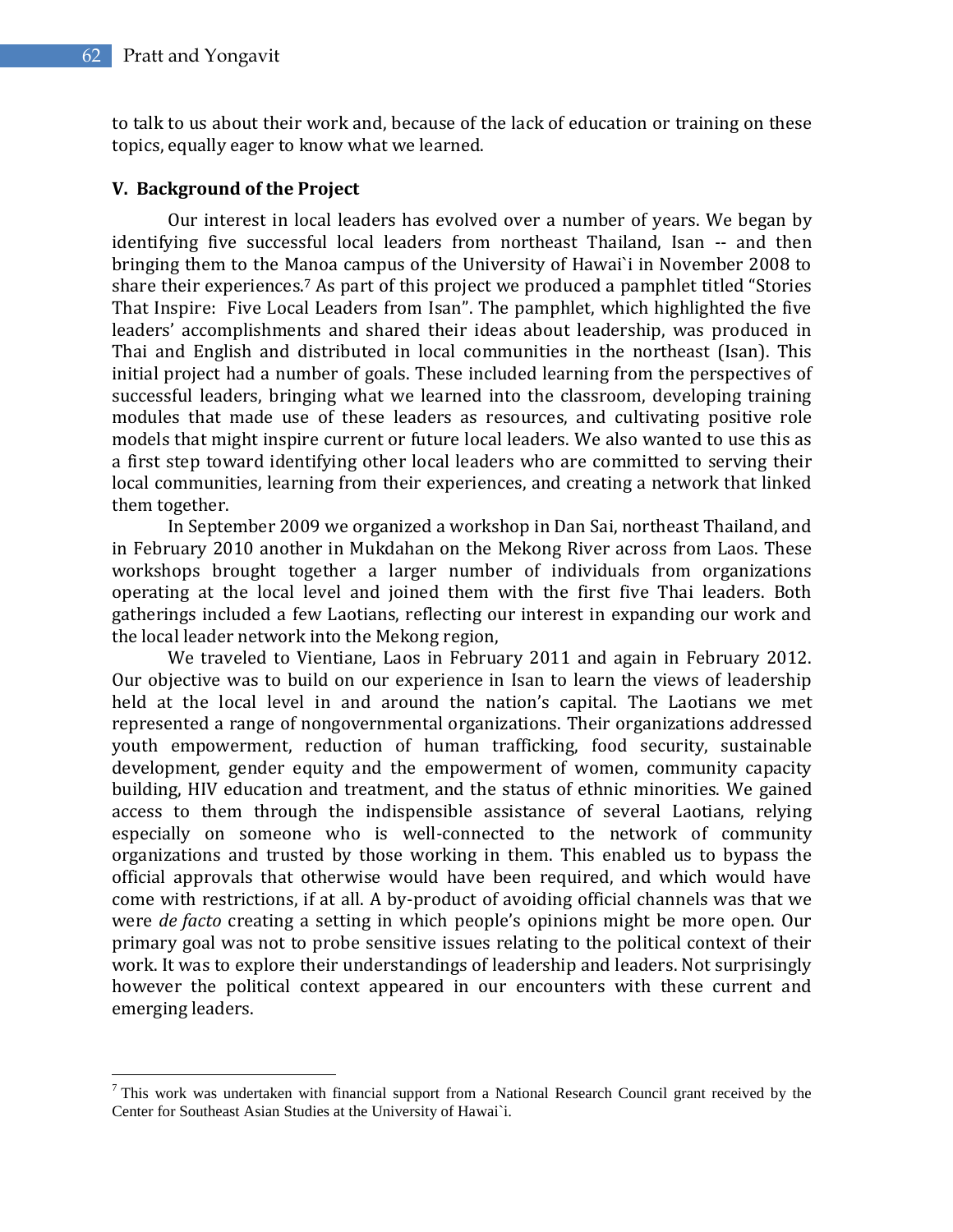#### **VI. Methodology**

What we have sought to learn from local leaders through group discussions, questionnaires and individual interviews has remained constant since our initial work with the five Thai leaders in 2008. That has enabled us to use, with minor adjustments, the same questions over a period of five years. Variations in questions have been a function of adapting to particular conditions, such as moving from survey to interview. Conditions did not permit us to draw a representative sample, or even to approximate one. Working through our contacts we were able to survey and interview Laotians, all of whom occupy director or program positions in NGOs that are attempting to address issues at the community level. While claims about the generalizability to other Laotians working in similar organizations are not possible, it seems reasonable to expect that what we learned applies to others in similar circumstances.

In February 2011 we utilized a two-step process to learn perspectives on leaders and leadership from 21 Laotians working at the community level in internationally funded nongovernmental organizations. They occupied positions as the heads of programs, or are likely to move into leadership roles since they currently are in middlelevel organizational and community coordinating positions. In addition, through their positions they have knowledge of other local leaders. We first divided these participants into three sub-groups of seven members and used a modified brainstorming process. Each group appointed a facilitator and a recorder, and for approximately twenty minutes discussed an issue relating to leaders and leadership (these issues and the items in the questionnaire completed later are found in **appendix A**). Each issue statement was written in Lao in large script on poster board for easy viewing by all group members. At the end of the allotted time the recorder summarized the consensus points emerging from their discussion. After a short break this process was repeated by the group rotating to where another issue awaited them. At the end of the day each participant was asked to anonymously complete a 12-item questionnaire into which these three issues were incorporated.

We employed this "brainstorming" process as a way of engaging their individual thinking on issues relating to leadership, as well as to see what consensus points emerged. In essence we were asking them to have a group conversation following which they would share their individual opinions. We anticipated that participation in the group process would evoke their own preexisting thoughts, as well as be generative of new ideas. These in turn would be captured in their responses to the questionnaire. The downside of this approach is that it might overwhelm whatever prior opinions they held about leadership, shifting their individual responses toward a group norm or the views of the most articulate member.

We returned to Vientiane in February 2012 to individually interview eight Laotians who occupy key positions in international nongovernmental organizations that provide diverse social services to local communities and one village chief who is not a party member. None were among the 21 who completed the questionnaire the previous year. The interview questions are those asked in February 2011, but fitted to an interview format that accommodates probes dictated by the direction of the responses (see **appendix B**). Our work in Laos is based on questions that have been field tested over several years in different settings in Thailand. We took two different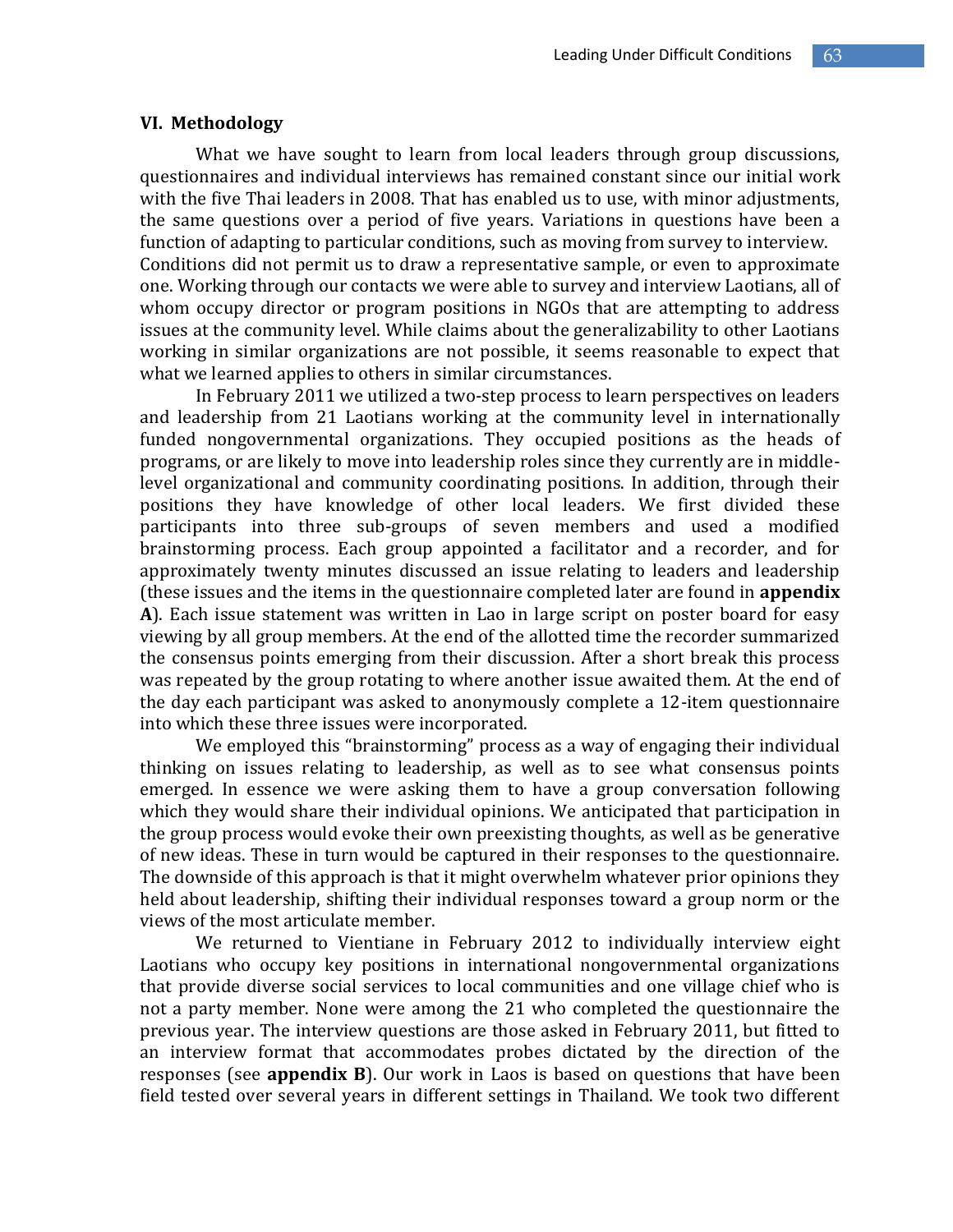approaches to using these same questions in Laos. In February 2011 the brainstorming questions and questionnaire items were translated directly from English into Lao by individuals fluent in both languages. These individuals also were available during the brainstorming to answer questions about meaning. The Laos responses then were converted back to English for our analysis. Responses that did not translate easily were discussed. We were able to conduct the February 2012 interviews in English because of the English ability of those we interviewed. Their language skills in turn derived from working in an international organization and from travel outside of Laos for education and work. The more flexible interview process allowed us to clarify terms when they were not clear.

"Leader" and "leadership" are key terms in the survey and the interviews. While, depending on the context, there appears to be some variation in what these mean in Lao society and culture, we think that in this context, and especially given the way the survey and interviews were introduced, respondents where talking about the same thing.<sup>8</sup> On this basis we believe that, despite the challenges presented by translation, cultural differences and political sensitivities, the previously field-tested questions are capturing respondent views on key issues related to local leadership's purposes, opportunities and challenges while also providing insight into the broader setting with which they must interact, and within which they are trying to operate successfully.

## **VII. Results/Findings**

 $\overline{a}$ 

This section summarizes results from the February 2011 questionnaire process and the individual interviews conducted in February 2012. The section that follows draws some conclusions about what we learned.

## *A. Vientiane Group Process and Questionnaire – February 2011*

The twenty-one Lao from international NGOs in and around Vientiane had the following demographic characteristics (see **Appendix C** for details). Somewhat less than threefourths were female; more than one-half had earned a Bachelor's Degree and almost one-fourth held a Master's; slightly more than half were married; the vast majority were either coordinators or project assistants; and only two had been with their organizations for more than four years. Taken together this group is heavily female, well educated, with a large number not married and not long in their current positions. Slightly more than half are in project assistance positions. Most of the rest are in higherlevel positions as coordinators, and two are directors.<sup>9</sup>

Prior to administering individual questionnaires each of the three focus groups discussed the following issues in the time available: what does it mean to be a leader, what is important for a leader to be effective, and where did you learn how to be a leader? As noted above, the focus groups were formed as a "warm up" to legitimate

 $8$  The Lao word for "leader is "ผู้บำ". The dictionary definition "leadership" is ถือจบเป็นผู้บำ A more common used term for "leadership" is  $\omega$ 

 $9$  Although we asked respondents, most did not provide it, we assume for cultural reasons. The average age appeared to us to be about 35, with youngest in the late 20s and the oldest in the 50s.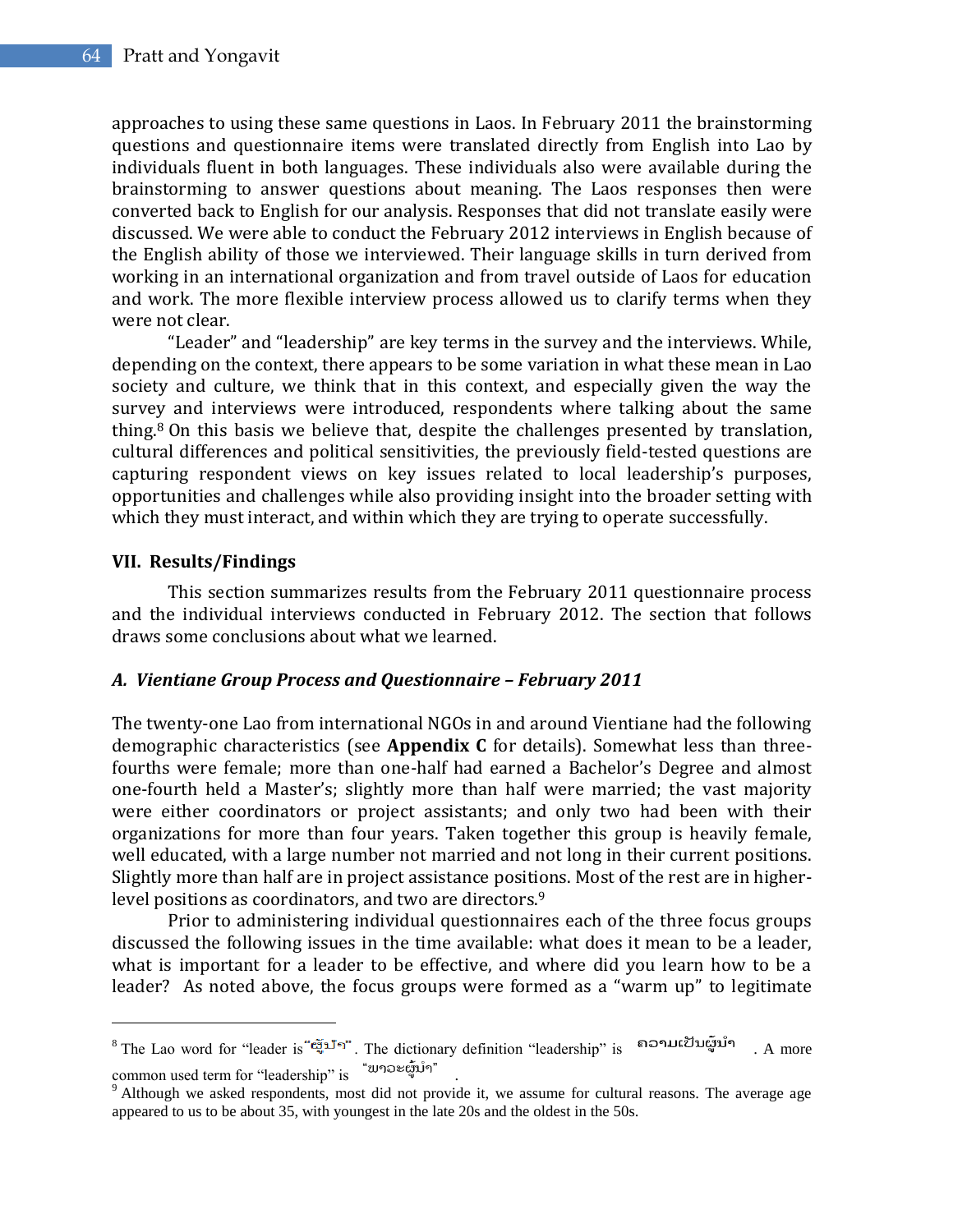thinking about the generally unaddressed subject of leadership, and to energize thinking on that topic.

Responses to the twelve items in the questionnaire are summarized in the tables that follow. The first table shows responses to the question about successes to date. Most interpreted "success" in terms of showing pride in their ability to accomplish tasks or to be supported or rewarded for their work. Four of the 21 thought of it in terms of work she or he had been able to do for the country. In Thailand these comments most likely would be phrased in terms of work that is being done on behalf of the king. In Laos it might reflect the influence of national ideology and calls for a collective identity.

| Type of Success                                         | Number | $\%$ |
|---------------------------------------------------------|--------|------|
| Got an important task and could do it.                  | 10     | 48   |
| Work on something that benefits the country.            | 4      | 19   |
| Good work brought support to increase abilities through | -3     | 14   |
| training, conferences.                                  |        |      |
| Was selected to be director or head of organization.    |        | 10   |
| Trust from boss and colleague.                          |        | 4.5  |
| Graduated from University.                              |        | 4.5  |
|                                                         |        | 100  |

**Table 1.**Most important success in positions held?

**Table 2** summarizes 89 responses to the open-ended question of what defines or distinguishes a leader. The three most popular of these are clusters that focus on sense of duty and commitment to social justice and ethical behavior, abilities, and possessing a broad vision. It is significant that duty, justice and ethics are mentioned more frequently than personal ability and good problem solving. This suggests that for most good management is not enough good ethics are more important than knowledge or ability. The two next clusters highlight leaders having a strong sense of responsibility to their work and being successful in what they do. These five sets make up 70 percent of what these respondents believed defines a leader.

| Qualities (can name more than one)                                                    | Number | $\%$ |
|---------------------------------------------------------------------------------------|--------|------|
| Committed to duty, justice and ethics.                                                | 17     | 18   |
| Has personal ability, talents; good at problem solving.                               | 14     | 16   |
| Broad vision.                                                                         | 12     | 14   |
| Takes responsibility for their tasks.                                                 | 10     | 11   |
| Successful in what they do.                                                           | 10     | 11   |
| Understand community environment.                                                     |        | 8    |
| Put the right person on the right job.                                                |        | 6    |
| Can convince people in the community to participate in social work. $\vert 5 \rangle$ |        | 6    |

**Table 2.** What Does It Mean To Be A Leader?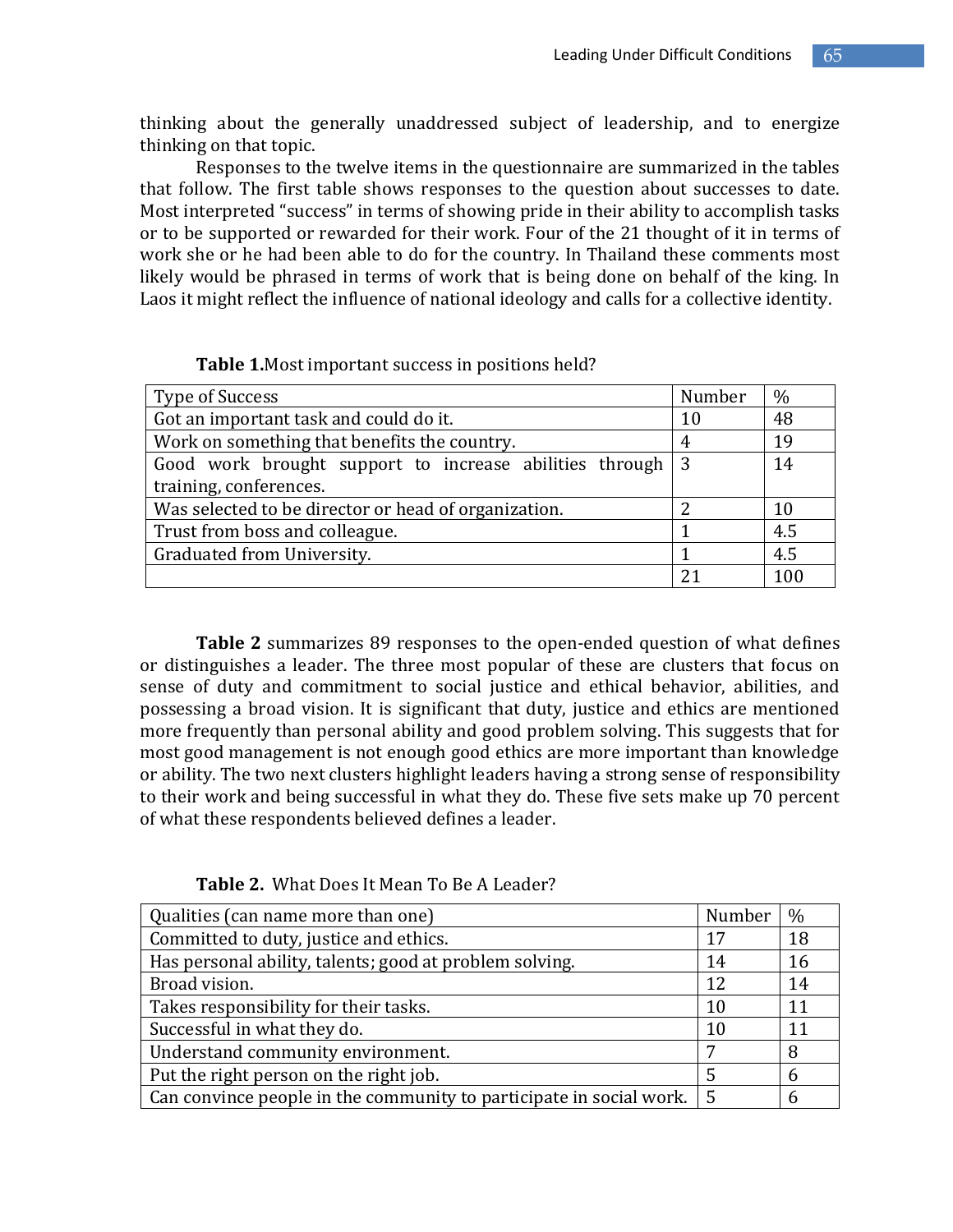$\overline{a}$ 

| Sacrifice for public/community.                                         |  |
|-------------------------------------------------------------------------|--|
| Self confident to lead organization and make decisions.                 |  |
| Consciousness in the workplace.                                         |  |
| Be polite to older person and give chance or take care of the $\vert$ 1 |  |
| younger person.                                                         |  |
|                                                                         |  |

**Table 3** addresses perceptions of what is needed for a leader to be effective. Although there are fewer total responses than for what "leader" means, they are spread out more evenly across more response groups. The highest five clusters incorporate about 70 percent of all statements made, with almost half of the twenty-one respondents indicating that each is important for success. They incorporate learning from experience and mistakes, accepting criticism, making sacrifices, being a problemsolver, being a role model, getting the community to participate and being effective with the public. The breadth and substantive diversity of qualities they want to see in a leader is striking. Moreover, many of these are attached to the relationship to the community.

**Table 3.** What Does A leader Need To Be Effective?

| Needed (can name more than one)                            | Number | $\frac{0}{0}$ |
|------------------------------------------------------------|--------|---------------|
| Learn from work and mistakes and apply this experience to  | 12     | 16            |
| improving.                                                 |        |               |
| Accept criticism and feedback.                             | 11     | 14            |
| Sacrifice, be diligent, be enthusiastic for community.     | 10     | 13            |
| Be a rational problem-solver.                              | 10     | 13            |
| Join public activities and ask people to participate.      | 9      | 12            |
| Be a respected person and a role model for others.         | 9      | 12            |
| Have good human relationships and be smart and interesting | 9      | 12            |
| when speaking to the public                                |        |               |
| Have the wisdom to make good decisions.                    | 6      | 7             |
| Be able to advise another person.                          |        |               |
|                                                            | 77     | 100           |

**Table 4** asked respondents to share the leadership qualities they believe they possess. It elicits the most responses of any question. Here too the most frequent statements fall into seven groups, but these comprise only 73 percent of total, reflecting more diversity in the qualities the respondents see themselves as having. There is a high degree of overlap between three of their own most common leadership characteristics and responses to the previous question about what leaders need to be effective. This overlap is in accepting criticism, making sacrifices and being enthusiastic, and, less directly, learning new things.<sup>10</sup> Table 4 also describes qualities they see

 $10$  The response category in Table 3 focuses on learning from experience and mistakes while in Table 4 it is around general enthusiasm for learning.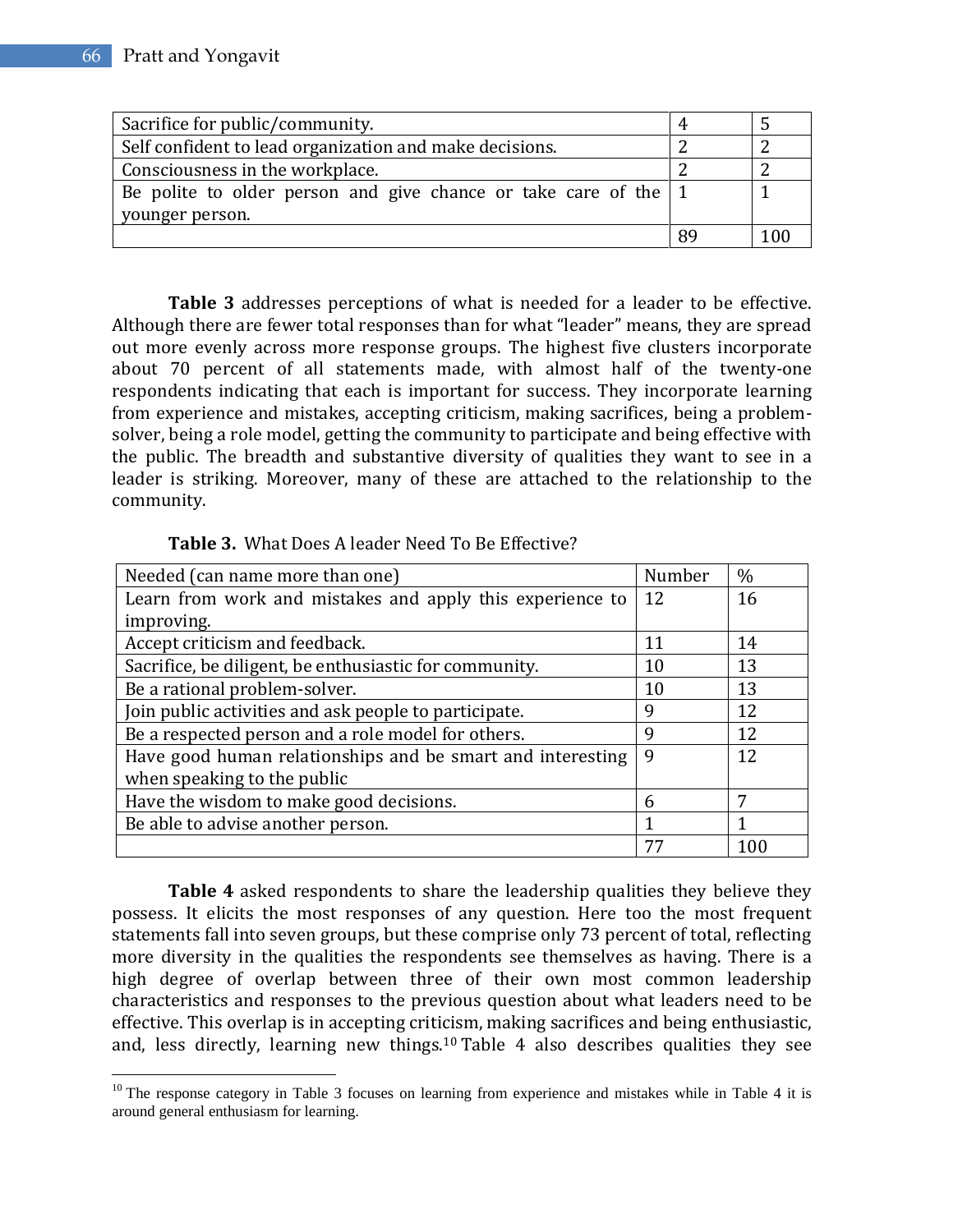themselves having that were not included in what leaders need: supporting teamwork, leading and being trusted by the staff, and being able to put people in the right positions. All of these focus on processes within the organization, which may reflect the fact that most of the respondents hold supervisory and coordinating roles rather than being the heads of their organizations. It also suggests that they have very high expectations of themselves.

| Leadership Characteristic (can name more than one)               |     | $\frac{0}{0}$ |
|------------------------------------------------------------------|-----|---------------|
| Initiating ideas, enthusiasm to work and able to make-decisions. |     | 12            |
| Being fair; accepting criticism and feedback.                    | 14  | 12            |
| Supporting teamwork and participation.                           | 13  | 11            |
| Making serious sacrifices to work responsibly<br>for<br>the      | 12  | 10            |
| community; volunteering time.                                    |     |               |
| Enthusiasm to learn new things, new knowledge.                   | 12  | 10            |
| Leading staff's work and being trusted by staff.                 |     | 9             |
| Able to put people in right positions for them and then monitor  |     | 9             |
| their work.                                                      |     |               |
| Having consciousness, enthusiasm and commitment to work for      |     | 6             |
| the community.                                                   |     |               |
| Understanding the organization's vision, goals, and objectives.  |     | 6             |
| Acting with integrity, gratitude, and sense of obligation.       |     | 6             |
| Speaking politely, having good humor, good human relations.      |     | 5             |
| Being humble; learning to improve from others.                   |     | 4             |
|                                                                  | 119 | 100           |

|  |  | Table 4. Which Leadership Characteristics Do You Have? |  |
|--|--|--------------------------------------------------------|--|
|--|--|--------------------------------------------------------|--|

The responses in **Table 5**, which summarizes the characteristics the respondents see in other local leaders, are much fewer in number than what is found in the first four tables.

**Table 5.** Common Leadership Characteristics of Other Leaders?

| Number | $\frac{0}{0}$ |
|--------|---------------|
| 10     | 19            |
|        |               |
| q      | 17            |
| 8      | 15            |
|        |               |
| 6      | 11            |
|        |               |
| 4      | 7             |
| 4      | 7             |
| 3      | 6             |
| 3      | 6             |
| 3      | 6             |
|        |               |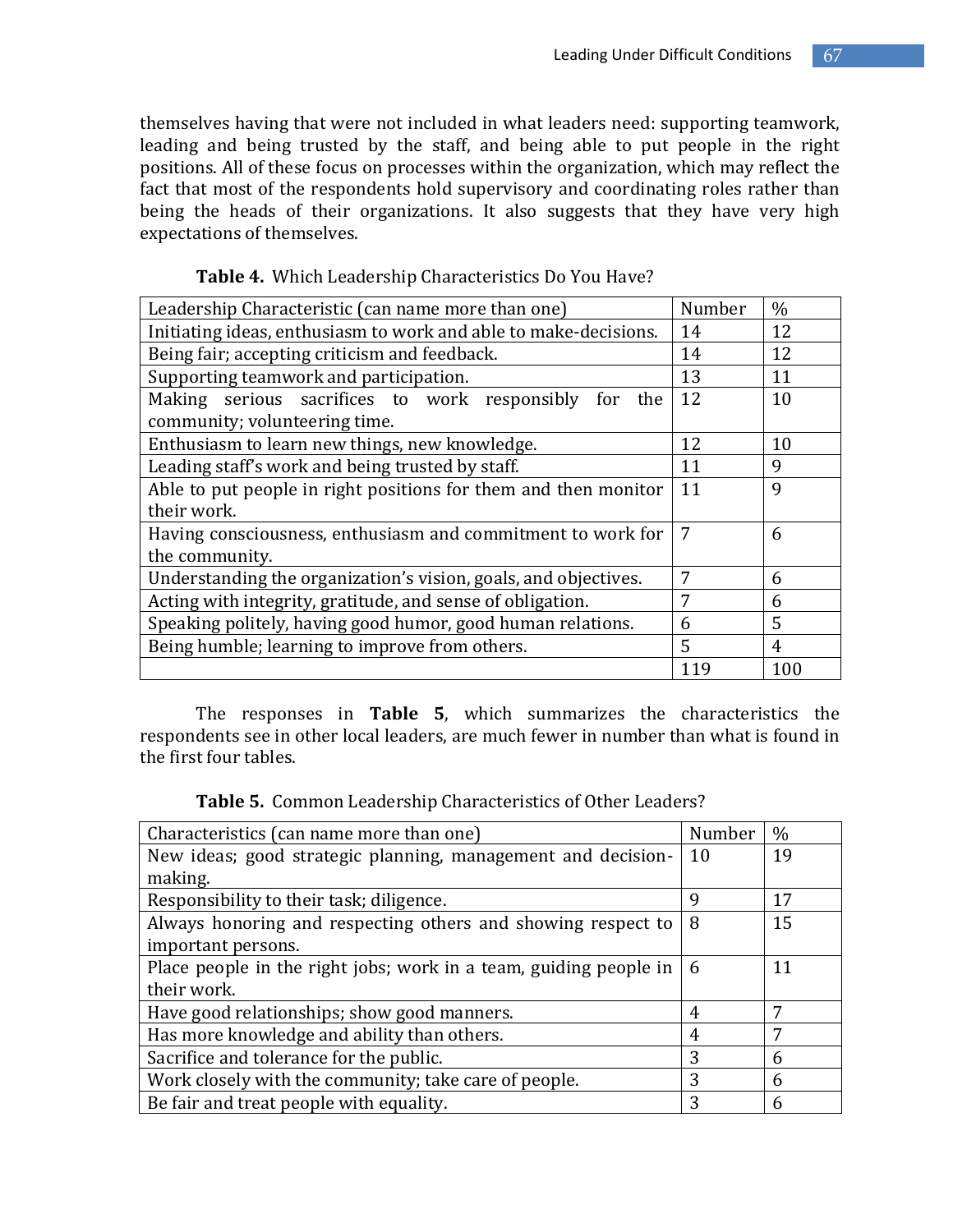| Accept the decisions of others and be open to them, flexible. |     |
|---------------------------------------------------------------|-----|
| Self-confident.                                               |     |
|                                                               | 100 |

There is also a wider spread, with about half falling into three categories and the rest into eight others. Respondents see other leaders as good with new ideas, management and decision-making: responsible and diligent: and respectful of others. What they see little of, or don't see at all, in other leaders also may be noteworthy. This includes having more knowledge and ability than others, willingness to sacrifice, working closely with the community, being fair and treating people equally, and being flexible and accepting the decisions of others. Having a broad vision, being a role model and learning from mistakes also are not mentioned as qualities they see in other leaders. This suggests that they may experience these leaders as promising new things whether or not they have the ability to deliver them.

**Table 6** summarizes where these respondents have gotten their ideas and images about being a leader. One-forth of the responses list the leader of their organization, understandable given that person's visibility in a small organization.

| Source of Learning (Can name more than one)            | Number  | $\frac{0}{0}$ |
|--------------------------------------------------------|---------|---------------|
| From the leader of our organization.                   | 20      | 25            |
| Study, seminar, training, internet.                    | 17      | 21            |
| Everyday life, experience.                             | 14      | 17            |
| Father, Mother, Family, extended family.               | $12 \,$ | 15            |
| Success story of political leader or respected person. | 10      | 12            |
| Colleagues in work place                               | 5       | 6             |
| Others' mistakes or from the own.                      | 2       | 3             |
| Teacher.                                               |         |               |
|                                                        | 8°      |               |

**Table 6.** Where Have You Learned About Being a Leader?

Slightly fewer point to what they've learned from studying, seminars and training, and the Internet. This may reflect the higher education levels (just over 80 percent have bachelor's and master's degree experience). The next most frequent response categories point to what has been learned from daily life, parents and family and then the success stories of political leaders or other respected public persons. Only two mention learning from their own or others' mistakes, and just one lists a teacher. The organization is the most important source of learning, but with seminars, training and the Internet close behind, it seems likely we are seeing a shift in sources of knowledge about leadership, probably in the direction of the Internet.

Fourteen people were named as role models, six of whom are Laotian. **Table 7** lists those mentioned most frequently.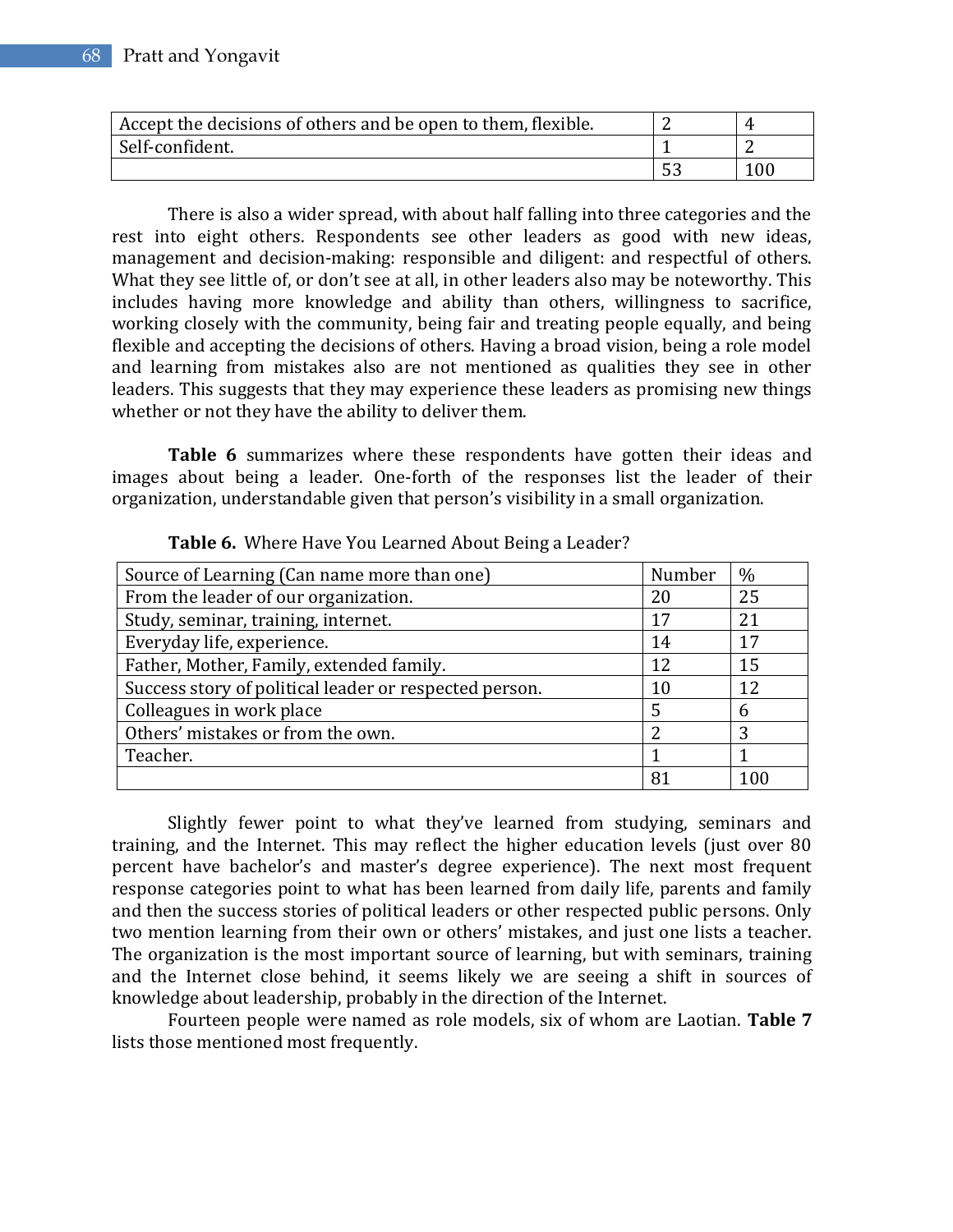| Role model <sup>11</sup> (can name more than one) | Number | $\%$ |
|---------------------------------------------------|--------|------|
| Mr. Kaysone Phomyihane*                           |        | റ    |
| Hồ Chí Minh*                                      | 4      | 14   |
| King Fa Ngum <sup>*</sup>                         |        |      |
| Master Kong OR K'ung-tzu*                         |        |      |

| <b>Table 7.</b> Who Is Your Role Model? |
|-----------------------------------------|
|-----------------------------------------|

Six, or about one in four respondents, cite Kaysone Phomvihane, the leader of the LPRP from 1955 and later Prime Minister and President. Another four name Ho Chi Minh, the nationalist who led the Viet Minh fight against foreign occupation and was Vietnam's President and Prime Minister. The next most popular role model, cited by three, is King Fa Ngum, a 14th century founder of a Laos kingdom. The only other person to receive more than one mention is K'ung-tzu, known as Confucius in the West. Diverse other non-Laotians are mentioned, including Nicolai Lenin, Karl Marx and Barack Obama (see **Appendix D** for complete information about role models). Their role models are those who have fought for the survival of Laos, including those, such as Ho Chi Minh, who have done this from the outside. Westerners are not very visible.

The question about what motivates them to be a local leader brought 73 responses, summarized in **Table 8.** Two clusters are equally popular and capture 60 percent of the responses. It is noteworthy that both are related to community work, and not to their organizations. One focuses on a desire to strengthen the community and improve the capacity of its members. The other is about the chance to play an important role in and be accepted by the community. The next most frequent set of responses is the most self-referential and is associated with career success and the desire to be admired by society. It is perhaps surprising that only five of the 73 responses are about the more abstract concepts of poverty reduction, equality and justice.

| Motivation (can name more than one)                                        |               | $\%$ |
|----------------------------------------------------------------------------|---------------|------|
| Strengthen community; improve ability and knowledge of                     | <sup>22</sup> | 30   |
| people in community.                                                       |               |      |
| Have an important role and be accepted by community.                       |               | 30   |
| $\vert$ 15<br>Be successful in career and with family; have a big name and |               | 21   |
| admiration from society.                                                   |               |      |
| Strengthen local staff to be leaders.                                      | 6             | 8    |
| Eliminate local poverty and build equality and justice.                    |               | 7    |
| Seeing the results and impact of successful work.                          |               | 4    |
|                                                                            | 73            | 100  |

**Table 8.** What Motivates You To Be A Leader?

 $\overline{a}$ 

<sup>&</sup>lt;sup>11</sup> Kaysone Phomvihane was the leader of the Laos People's Revolutionary Party and the country's first prime minister. Ho Chi Minh lead the Vietnamese fight against colonization and was prime minister of Vietnam. King Fa Ngum established the Lan Xang Empire and created the first unified state of the Laos people. Master Kong, known in the West as Confucius, was a Chinese politician, teacher, editor and social philosopher.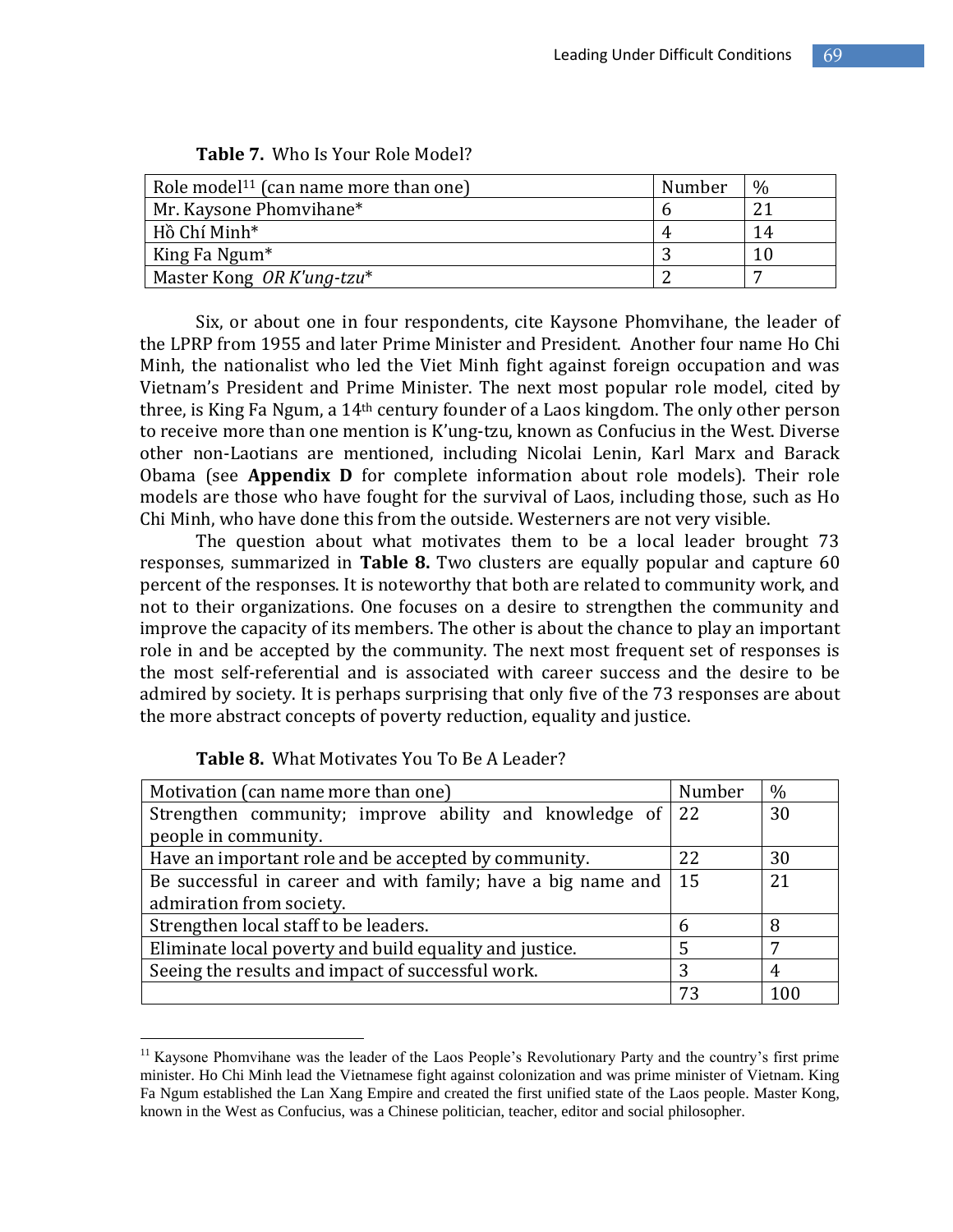Table 9 looks at the opposite of motivation, asking what prevents these respondents from wanting to be in leadership roles. There are only slightly fewer responses than to what are positive motivators, and these organize into three clusters capturing 81 percent of all statements. This suggests a high level of shared experience. The most numerous cluster is perceived lack of experience and knowledge, containing more than one-third of all the reasons given. This is followed by a sense of lack of opportunity or support, while the third is an absence of self-confidence. The thread linking these responses is that almost all of them are personal. There is only an indirect reference to the external political environment, either national or local. That indirect reference is to others being against an idea, the prospect of failing, and the possibility of being harmed because of a disagreement.

|  |  |  | Table 9. Why Not Be A Leader? |
|--|--|--|-------------------------------|
|--|--|--|-------------------------------|

| Reasons (can name more than one)                                       | Number | $\frac{0}{0}$ |
|------------------------------------------------------------------------|--------|---------------|
| Lack of experience and knowledge.                                      | 22     | 35            |
| Want to be lead but not given chance because of lack of                | 16     | 25            |
| support or opportunity to show abilities.                              |        |               |
| Do not have self-confidence; not able to create new ideas, new         | 13     | 20            |
| things.                                                                |        |               |
| Could not adapt to the new environment; too impatient; could $\vert$ 6 |        | 10            |
| not stand the pressure.                                                |        |               |
| Worry that someone may be against an idea; may fail; may be            | -6     | 10            |
| harmed by someone who disagrees.                                       |        |               |
|                                                                        | 63     | 100           |

The next question asks about the challenges local leaders are facing today. **Table 10** has by far the fewest responses, except for the question asking for the names of role models. The three most frequently cited challenges are in relation to the communities with which leaders work, not to the challenges of leading organizations. Of these, what is required to solve community problems – knowledge, understanding, abilities – is the most commonly cited, getting about one-third of all responses. This is followed by the requirement to understand the community, which gets about 20 percent. Hard work, doing what you say, being respected by the community, effective problem-solving and being transparent are noted, but are less commonly cited challenges. The reasons for the small number of responses are not evident. It could be because they don't know what the challenges are, don't think they are so formidable, or don't want to draw attention to them. Did they give fewer responses because they don't know what challenges are, don't want to discuss them, or don't see the challenges as that great? In that context it is interesting that there is no mention of low pay, or of political concerns.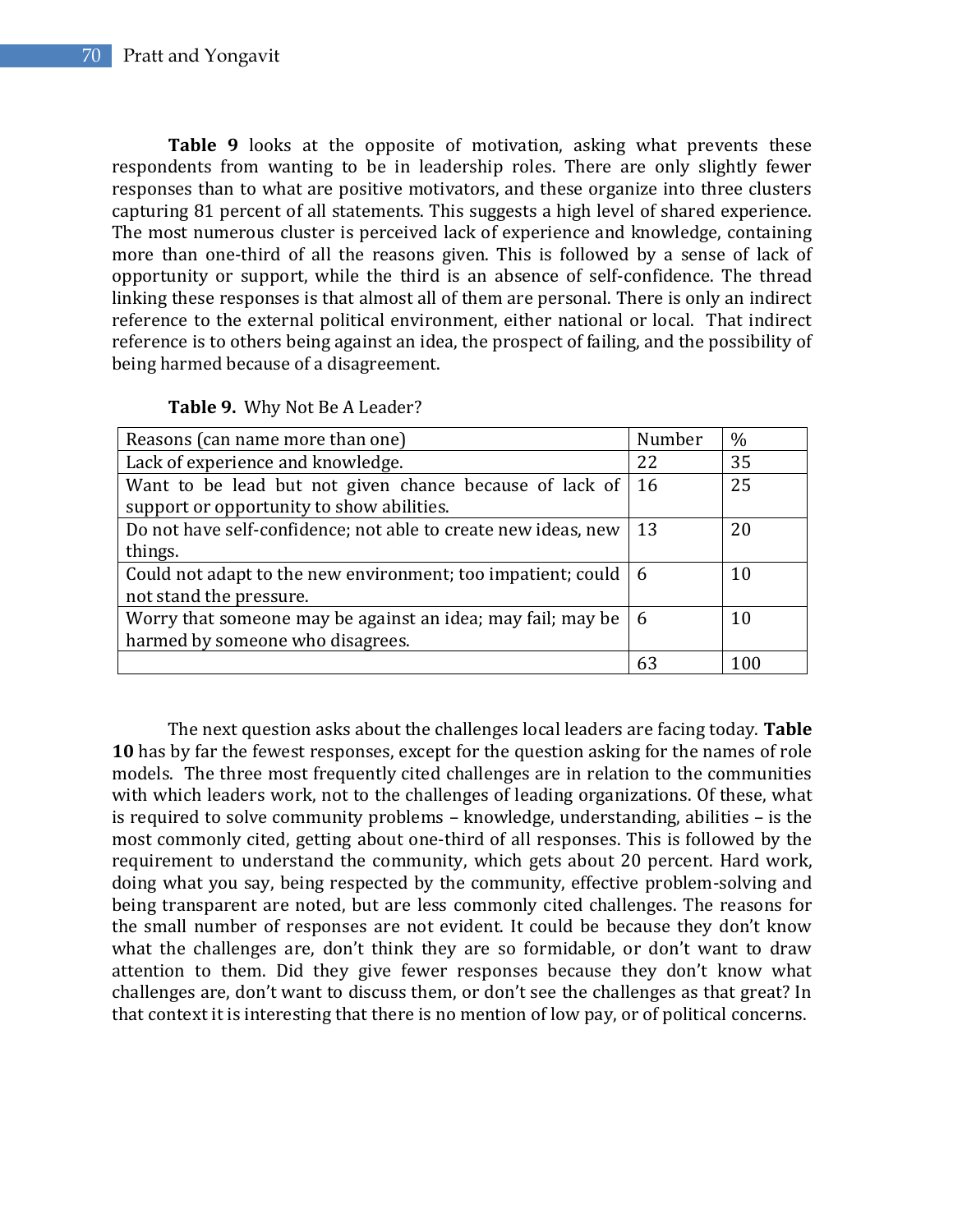| Challenges (can name more than one)                        | Number | $\%$ |
|------------------------------------------------------------|--------|------|
| They need to have knowledge, understanding, ability in the | 8      | 32   |
| community to solve community problems.                     |        |      |
| Understanding the community's culture, traditions and      | -5     | 20   |
| structure.                                                 |        |      |
| Adapting to the community and doing what you say.          | 3      | 12   |
| Solving problems with experience, self-confidence and      | 3      | 12   |
| teamwork.                                                  |        |      |
| Getting respect and being accepted by the community.       | າ      | 8    |
| Need to work hard, make sacrifices, be just and fair.      | າ      | 8    |
| Acting with transparency.                                  | 2      | 8    |
|                                                            | 25     | 100  |

**Table 11** summarizes the mistakes these respondents have observed other local leaders making. Fifty-four responses fell into six categories, with one by far the largest. The biggest mistake, comprising about one-third of all the mistakes listed, is using the common good as if it is the leaders' "property" and making private interests the first priority. This is followed by wanting power for personal benefit, being unwilling to make personal sacrifices or be responsible for work, and low tolerance for the public. These three, which are primarily about being self-serving rather than being incompetent, constitute 65 percent of all of the responses. It is noteworthy that the word "corruption" is not used even though the words used appear to describe it.

**Table 11.** What Mistakes Do You See Other Leaders Make?

| Mistakes (can name more than one)                              | Number | $\frac{0}{0}$ |
|----------------------------------------------------------------|--------|---------------|
| Take common good to be their own property; private interests   | 17     | 31            |
| are the first priority.                                        |        |               |
| Have passion for power, but for themselves; using power in the | 9      | 17            |
| wrong way.                                                     |        |               |
| No responsibility to their work, no personal sacrifice, no     | 9      | 17            |
| tolerance for public.                                          |        |               |
| Do not care about comments from the community and do not       | - 7    | 13            |
| know the needs of the community.                               |        |               |
| Lack of knowledge, ability and cannot make decisions.          | 7      | 13            |
| Not sincere and not fair.                                      | 5      | 9             |
|                                                                | 54     | 100           |

The last question, summarized in **Table 12**, solicits advice respondents would give to other local leaders. The vast majority of responses, six of the eight clusters, deal with what leaders must do in relation to their communities. The most frequently cited advice is to listen and be open to community participation. This may reflect concerns that people in power over time forget the relationships that gave them their position in the first place. These concerns are followed by the importance of patience and sacrifice,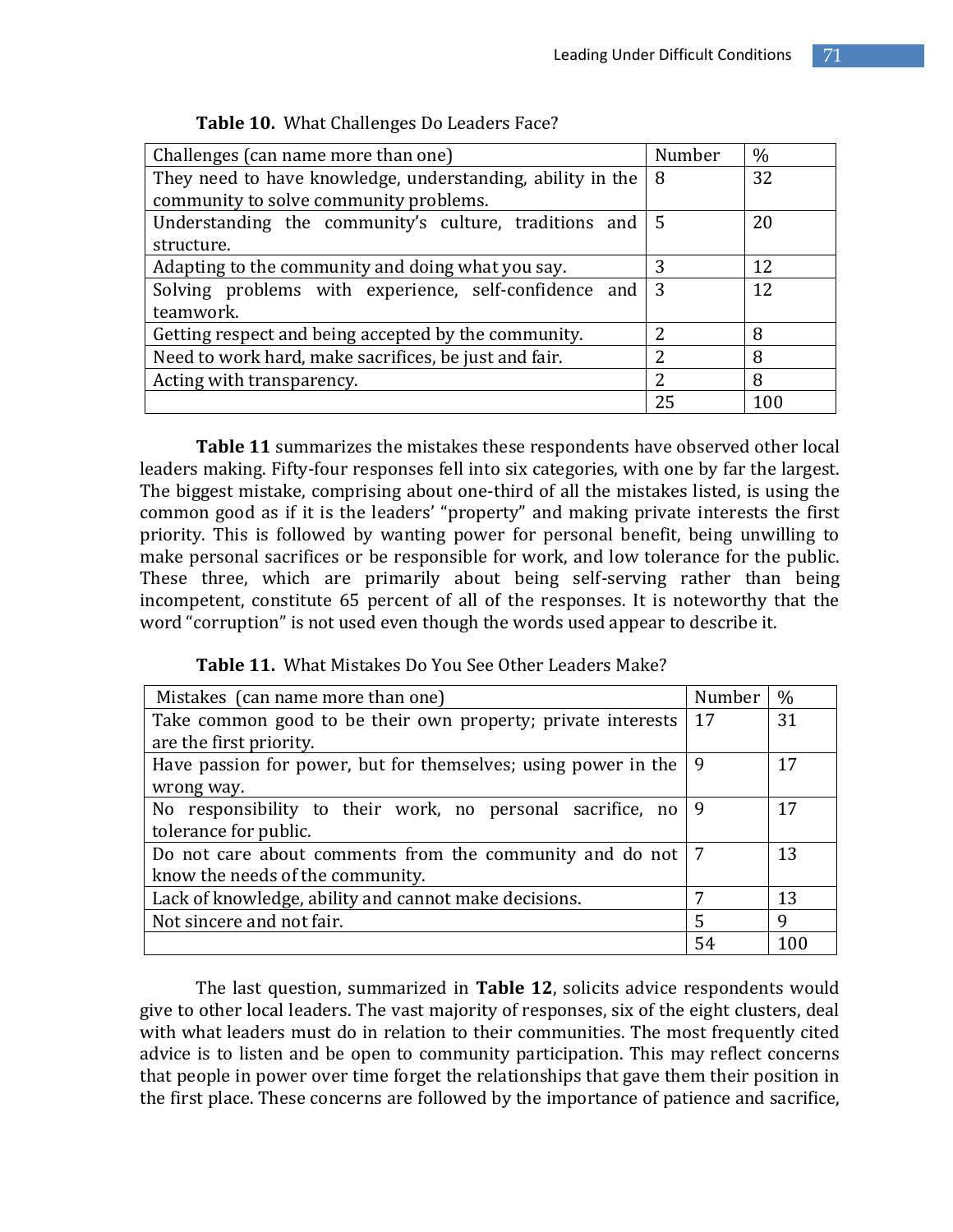being guided by a vision and managing community resources, being fair in problem solving, strengthening the community and its most needy members, and working to have a peaceful community. The advice not directed at what leaders need to do in relation to the community focuses on the courage to make decisions, believing in ideology, and sharing and learning from good and bad experiences.

| Advice (can name more than one)                                   | Number         | $\frac{0}{0}$ |
|-------------------------------------------------------------------|----------------|---------------|
| Care about comments from the community; use teamwork and          | 11             | 23            |
| participation with the community.                                 |                |               |
| Have patience, work hard and sacrifice for the public.            | 8              | 17            |
| Have the courage to make decisions; believe in ideology and be    | 7              | 15            |
| self-confident.                                                   |                |               |
| Have vision and the ability to lead toward it; be able to manage  | 7              | 15            |
| community resources.                                              |                |               |
| Have the ability to solve the community's problems with fairness, | 5              | 11            |
| justice and equality.                                             |                |               |
| Work to strengthen the community and support the lowest group     | 4              | 9             |
| in it.                                                            |                |               |
| Learn from earlier mistakes; share good and bad experiences       | 3              | 6             |
| with others.                                                      |                |               |
| Work to establish security, solidarity and peacefulness in the    | $\overline{2}$ | 4             |
| community.                                                        |                |               |
|                                                                   | 47             | 100           |

**Table 12.** What Advice Would You Give To Other Local Leaders?

There are some patterns worth noting in the tables overall. First, some types of questions appear easier to answer than others. Table 13 shows that questions directed at views about themselves as leaders received more replies, even though in each case they were invited to give more than one response. Questions asking about the behavior of other leaders and the challenges that leaders face received fewer responses. This could be because they feel they do not know enough, or because they are not comfortable making such comments for cultural or other reasons

**Table 13.** Frequency of Responses to Multiple Response Questions

| Which Leadership Characteristics Do You Have?       | 119 |
|-----------------------------------------------------|-----|
| What Does It Mean To Be A Leader?                   | 89  |
| Where Have You Learned About Being a Leader?        | 81  |
| What Does A leader Need To Be Effective?            | 77  |
| What Motivates You To Be A Leader?                  | 73  |
| Why Not Be A Leader?                                | 63  |
| What Mistakes Do You See Other Leaders Make?        | 54  |
| Common Leadership Characteristics of Other Leaders? | 53  |
| What Advice Would You Give To Other Local Leaders?  | 47  |
| What Challenges Do Leaders Face?                    | 25  |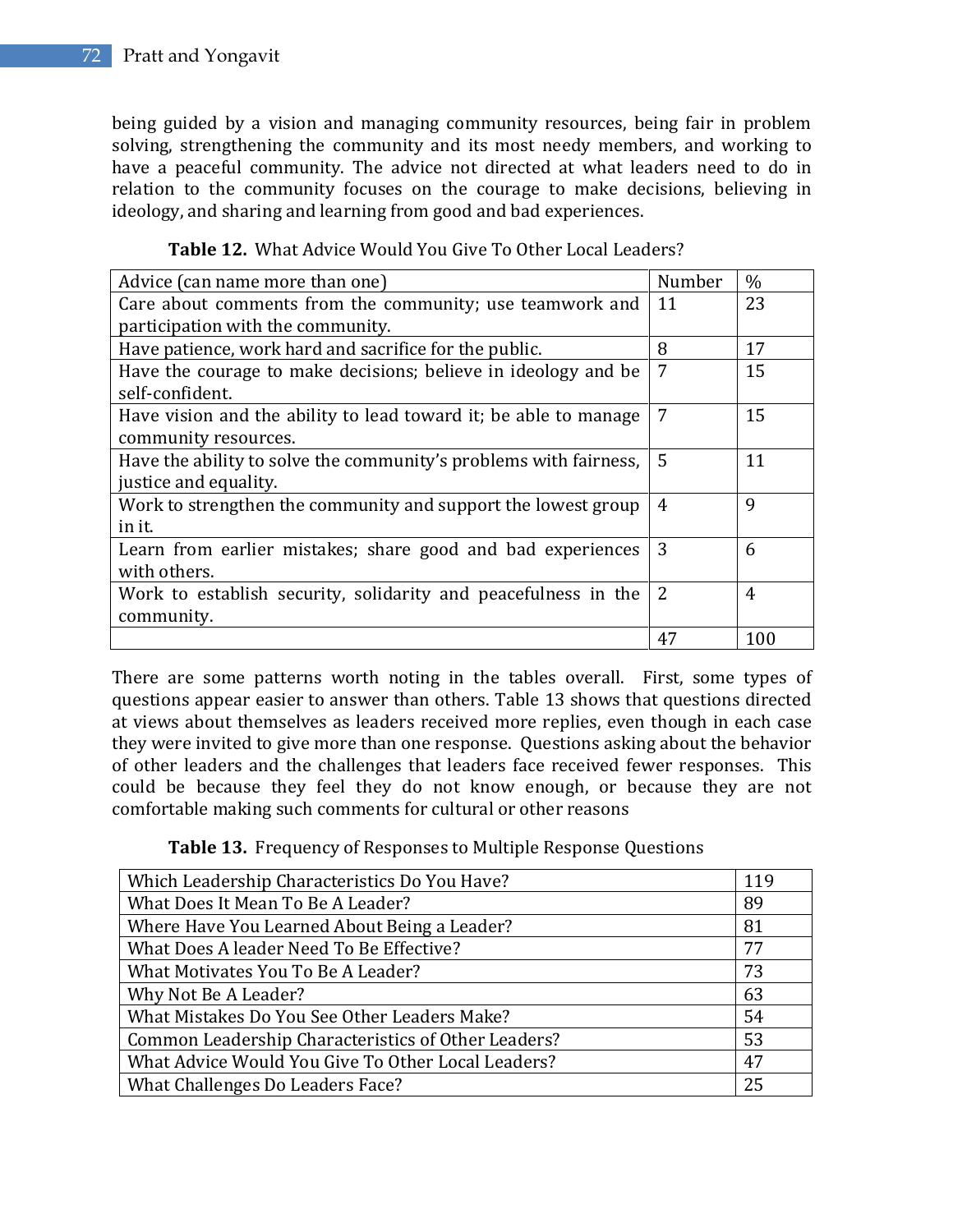The responses include many mentions of the importance of community, understanding and sacrificing for the community, and relations with the public. They do not refer to issues of the state or the nation as a whole. This may be in part because Laos today has many tribal communities. Community leaders need to know each community well because each tribe has a distinctive culture, language, and way of life. It also may be because these local leaders want to do social development work without having conflicts with the state. The best way to do this is to separate the state from the community, as if they are not related to one another. They recognize that if their activities create conflict with the national government their NGOs will not be allowed to function. They therefore try to do things in accordance with the state's requirements, thereby creating a "space" in which their work can continue. The state in turn gives them space to operate because the work of these local leaders is helpful in addressing social issues that, if unaddressed, might lead to political tensions. What the state gives however is limited. Even if it is not obvious that national officials are watching, it is well-known that they have numerous mechanisms for learning if a local leader's actions violate written and unwritten codes. When that happens there may be consequences for the person or for his or her organization. This space is maintained within the broader context that national leadership is not prepared to accept that Laos has poverty, inequality, injustice and corruption.<sup>12</sup> Since NGO leaders are always taking a risk to talk openly about these issues they instead talk about "managing community resources", "solving community's problems", and "strengthening the community", rather than it is poverty, injustice and corruption.

#### *B. Vientiane – Individual Interviews*

 $\overline{a}$ 

Interviews, because they permit longer responses and allow follow up questions, yield information difficult to obtain from survey questions. This section summarizes the results of eight interviews (see **appendix B** for the interview protocol). Seven are with individuals in key positions in nongovernmental organizations that provide diverse social services to local communities, and one is a non-party village chief.<sup>13</sup>

The issues addressed revolve around understandings of the meaning of leadership, the foundations for it, and the influence of context. These issues are: the meaning of "leader"; the motivation to be a leader; the sources of learning about leadership; the challenges leaders are facing; the mistakes leaders making. The interviews are summarized by identifying as themes the primary consensus points in interviewee responses to each of the five issues. Illustrative statements made in the interviews are included.<sup>14</sup>

 $12$  This was illustrated when the government built a solid fence around the city slums in the ASEAN meeting held in Laos PDR. ASEAN Ministers and journalists from all over the world could not see the conditions of the slums or poor people.

 $13$  The names and organizations of those interviewed are not included in order to avoid any risk of retaliation.

 $<sup>14</sup>$  The statements included are either exact quotes or close paraphrases from interview records.</sup>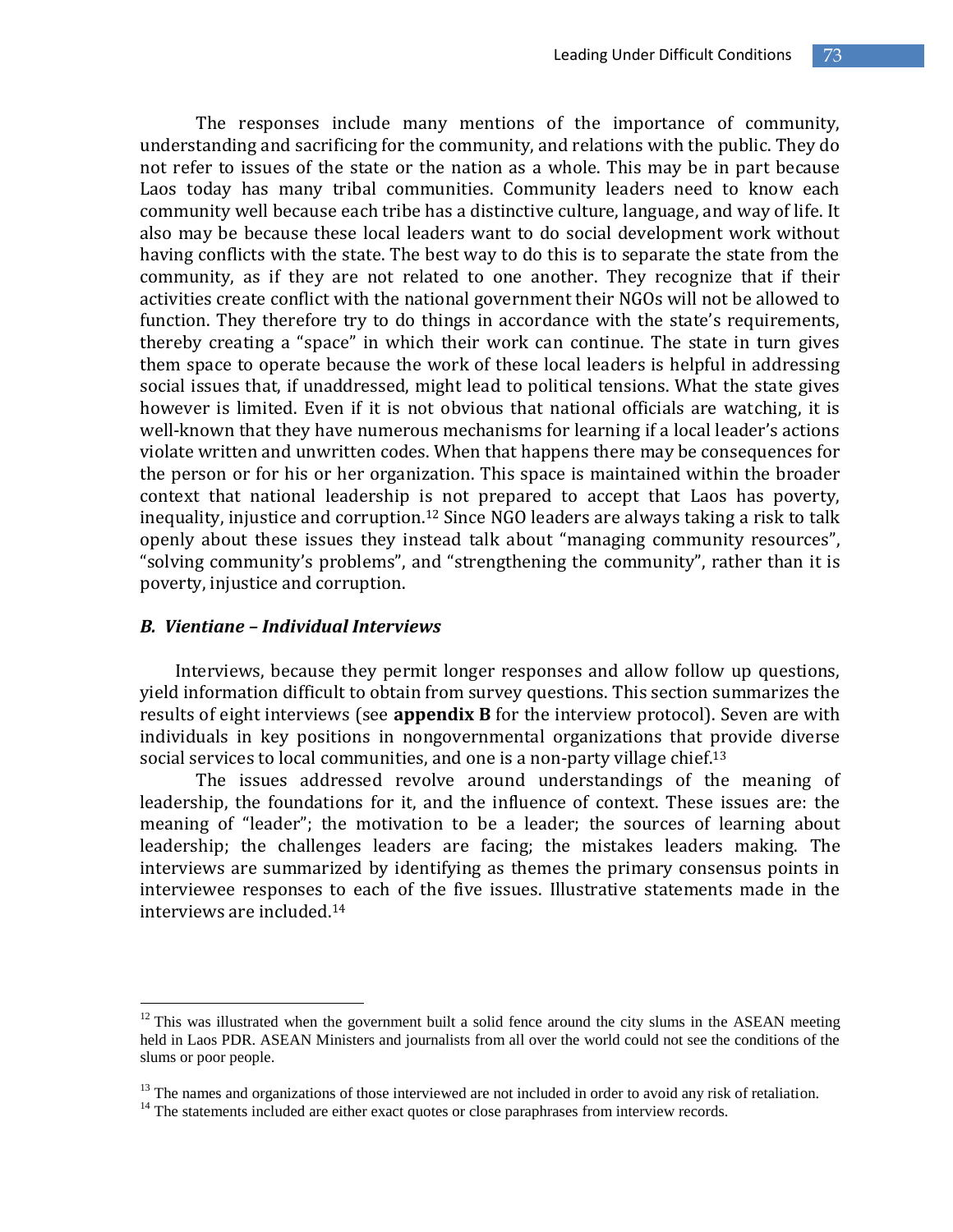## *1. The Meaning of "leader"*

Five themes emerged when interviewees were asked what makes a person a leader and how a formal or informal leader is different from a person who may be accepted or respected. The themes revolve around personal qualities, motivating others, community relations, intelligence and ability to analyze, and the use of power.

**Personal qualities.** A leader must be honest, consistently responsible to staff and community, be able to communicate effectively, and have integrity. It is "the heart" that provides the will to lead, not money or intelligence. It is important not to be "financially needy" because that need leads to loss of independence.

**Motivating others.** A leader needs to be a positive role model, which means possessing humility and being prepared to make personal sacrifices. A leader also is someone willing and able to coach and mentor others. A stronger view is that a leader has an obligation to get outside of the dominant socialization processes and in so doing offer another path by which followers can become leaders (this rejects "the current view [in which] a leader is someone who creates followers").

**Community Relations.** Working with local communities is difficult and a leader helps staff learn how to be successful at it. The leader needs to be aware of what is impacting the community in a world that is more and more complex and interconnected, and he or she must help to establish trust and build working relationships. A person does not have to be the "official" leader to be influential in a community and this can be a good counterbalance to those in official positions (an interviewee said, "I am not a community leader. I bring in support from the outside. Leaders in Laos villages are selected and 'official'").

**Intelligence.** Leaders need to be smart enough to recognize the important issues, provide information that is relevant to those issues, and then help the average person analyze what needs to be done (a leader needs to, "Be open to not knowing what you are doing. Don't act like you know everything because then you can't learn").

**Using power.** Power needs to be used on behalf of people rather than over them. Power is derived from staff support and for this to happen the staff must be able to trust the leader. The leader in turn needs to trust the staff to do their own work and not be over-controlling (it is better to have "big ear, small mouth" because then challenges can be viewed as opportunities).

### *2. The Motivation to Be a Leader*

This issue explores what motivates these individuals to do the work they do, which of those motivators are most important, and why. Five themes are identified from their responses: an alternative perspective, a less stable world, the power of personal experiences, the need to produce results, and sense of responsibility.

**Alternative perspective.** A leader should use his or her knowledge and information to "fill the gap" that exists for people in the community who have an inadequate education. Closely related to this is the incentive that comes from helping people to get outside of the dominant structure that has taught them to be "like a flock of birds following one another in the sky."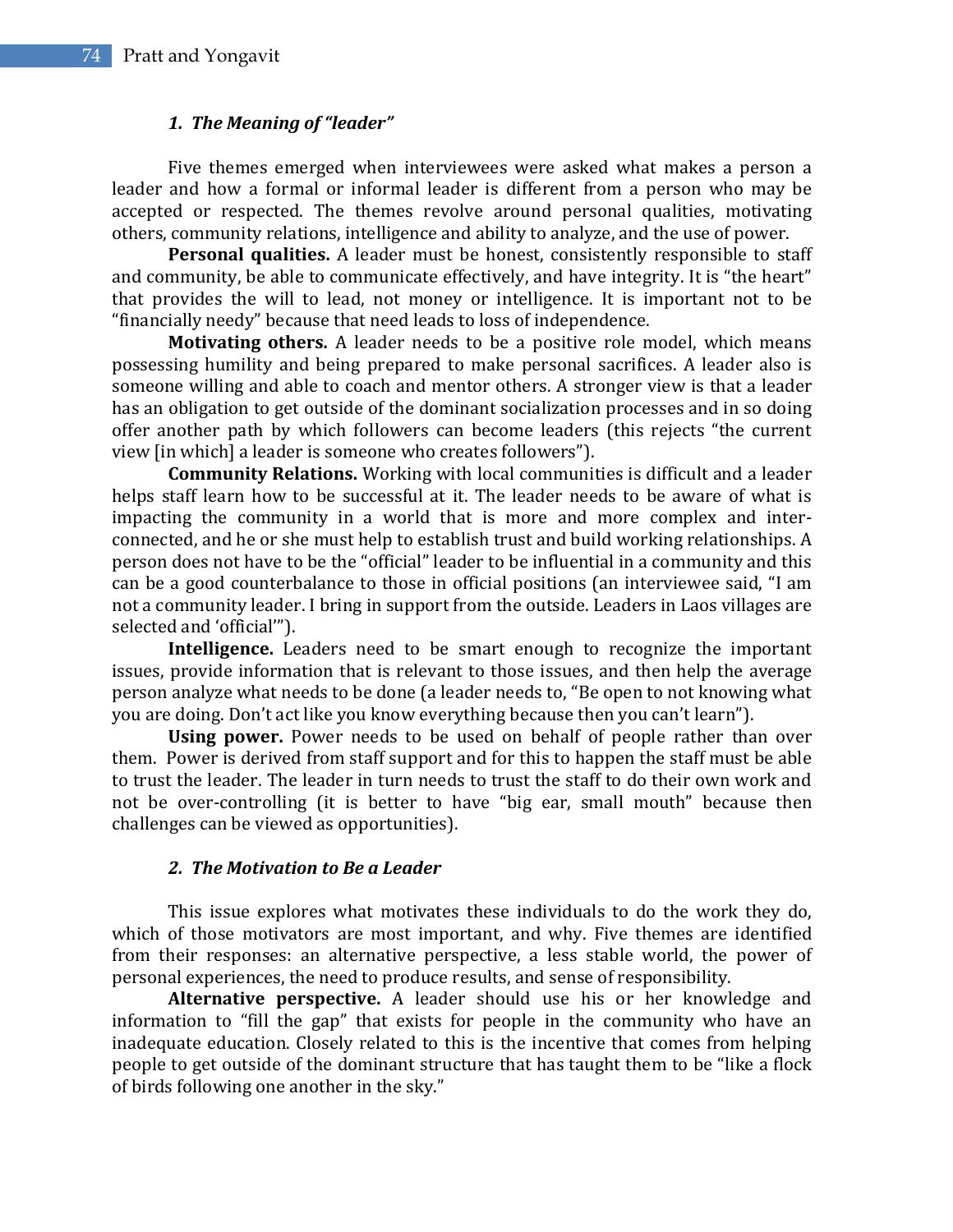**An unstable world.** Laos' "new economic mechanism" has brought big changes and resulted in a great deal of turmoil ("Laos could not keep its culture the way it was, or keep the same level of stability"). Leaders must provide the needed stability, as well as a way to protect the future of Lao society and Lao culture.

**Personal experience.** Personally experiencing hopelessness, loss and unfairness is a powerful motivator if there then is an opportunity to help others avoid or cope with the conditions in which they occur (one interviewee recalled that,"In the evening [she] would see them coming in from the fields carrying a workload and a child while the men were empty handed").

**Producing results.** The chance to accomplish specific material goals can be a powerful incentive to be a local leader. This can bring good things to the leader, to other individuals, and to the community. At times the motivation is to out compete rival communities in, for example, getting funds to improve community infrastructure, such as roads or water systems.

**Sense of personal responsibility.** Everyone has a basic obligation to help because they all are products of Laos society (an interviewee asked, "If I do not to help local people, who will?").

### *3. The Sources of Learning About Leadership*

This asks about the important people and situations that shaped the kind of leader the respondent has wanted to be, and what he or she needed to know to be that kind of leader.The themes that capture this are: accumulated experience, mentors, difficult situations and individuals, exposure to the world outside of Laos, and education.

**Accumulated experience.** Being placed in a position with a leadership component, no matter how small, lays a foundation for learning how to lead. Having some "natural" talent helps. Moving through diverse and higher level positions, over time builds more and more relevant experience (an interviewee shared the experience that in the [Thailand refugee] camp he was "picked out by Thai to be in charge of 60 families – food stamps, distribution, etc. It was voluntary. I was tired, but proud. Some people thought it was stupid").

**Mentors.** Different individuals play crucial roles in learning how to lead, and these individuals are found in a variety of places. They include parents, other NGO leaders, women who have been mentors for other women, and friends. No current national leaders are mentioned however.

**Difficult situations and individuals.** Facing difficult situations, such as trying to meet the challenges of poor people or fire an employee, shapes the approach to leading. Negative experiences with bad leaders, the opposite of mentoring, also can provide lessons about the right way to lead.

**Exposure to the world outside of Laos.** Seeing how things are done in other places, in nearby countries such as Thailand or Vietnam, or in more distant societies, brings new ideas about leadership and broader images of successful leaders (for example, "I lived in Thailand for 10 years and learned how the system worked and about management").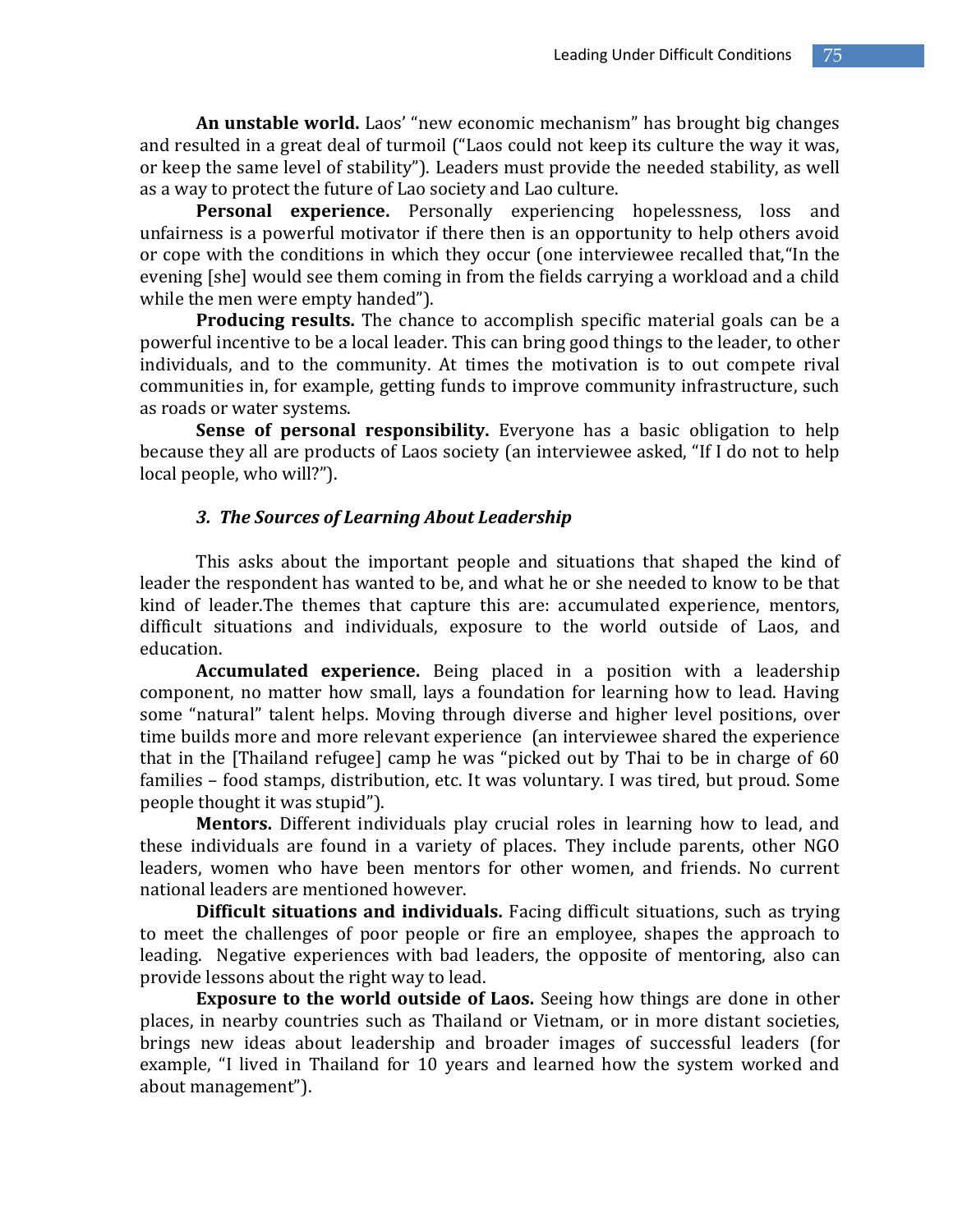**Education.** Concrete knowledge and specific skills make a difference. They can be acquired through undergraduate and graduate education, trainings that are provided by organizations, and by making use of less formal opportunities.

#### *4. Challenges*

The focus on challenges asks what is most challenging about leading at the local level and what turns away individuals who might be effective in that role. This issue produced the largest number of responses. The themes include: using the system to get access, lack of resources, people can be difficult, the unequal status of women, dealing with the government, the presence of corruption, and getting access to local communities.

**Using the system to get access.** It is difficult to get anything done outside of the dominant system. Local communities are hard to get access to because the villages too are formalized systems (This was like, "They are operating inside a big box"). It is necessary to find ways to use these formal policies and rules on behalf of the work that needs to be done. Working from inside the system brings more opportunities to have an impact, but requires continuous judgments about what to accept and not accept.

**Lack of resources.** There is too little money. Because people working in the agencies have too few of the skills needed – such as budgeting and accounting - they have to look for ways to learn them. Everything takes a long time to do and therefore time also is a scarce resource.

**People can be difficult.** People in local communities can be difficult. They get frustrated when there seems to be no progress. They criticize, and they have fights with one another that need to be mediated. Addressing an issue can be more challenging because of the need, for cultural reasons, to be so indirect. (One interviewee tries to deal with local people's resistance to new things "by using the [even disagreeable] existing laws and policies to support what I want to do").

**Unequal status of women.** Woman are not respected as decision makers and gaining respect means they must prove themselves through hard work and consistency. Being accepted as a leader requires women to be strategic in their relations and in how they present themselves in specific situations ("Being a woman leader in Laos. It has been stressful." It took a year for her work to be respected. She got it by "meeting expectations, such as on deadlines; communicating effectively with different levels and individuals; being consistently honest; being strategic in [her] actions").

**Dealing with the government.** The government is controlling and paternalistic, often treating people like children. It is hard to work cooperatively and be supported, no matter how long the relationship with government officials ("The government always treats you as lower in a hierarchy. Like parent - child. It is never working together"). It also is possible to become out of favor by working with a group the government is suspicious or wary of, such as one supported by Americans.

**Corruption.** Corruption is serious and a fact of life. A local leader's work has to be done while trying to ignore it. Government positions give officials who come from poor backgrounds the power and opportunity for private rewards. It is hard to do anything about because the government is the party and the party is the government.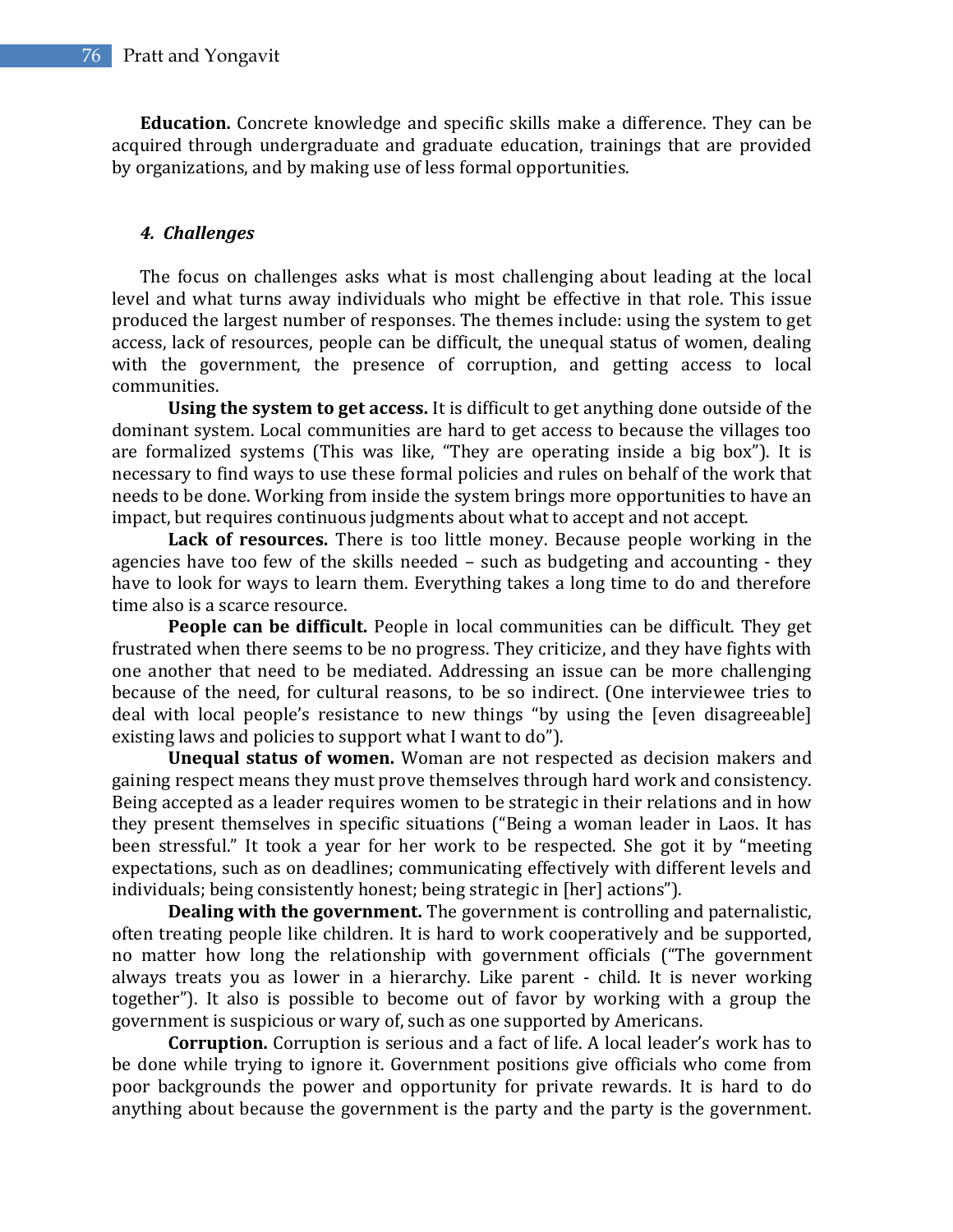Campaigns against corruption lack monitoring and enforcement ("Corruption is very hard to address when the government is the party and the party is the government. Even if the government says it is addressing corruption, there is a lack of monitoring and enforcement").

#### *5. Mistakes*

This explores the biggest mistakes made by local leaders, and what makes those mistakes so important. "Mistakes" refers to actions that cause someone not to be successful, or does harm to their organization and community. The questions resulted in the following themes: poor assumptions, not being responsible, dishonesty, impatience, and not admitting mistakes.

**Poor assumptions.** Unwarranted and unexamined assumptions lead to the wrong actions ("High speed and competition lead to poor assumptions and assessments"). These unexamined beliefs include what is causing a particular problem to occur and what needs to be done about it, as well as traditional ideas about people's capabilities. Assumptions about people reflect a lack of respect for them, and, since people are seen as not competent, result in decisions being pushed away from them to the top of the system.

**Not being responsible.** Lack of responsibility is seen in spending money and using resources on the wrong things; seeing an issue as someone else's problem and therefore not taking responsibility for it; and talking about doing something while never taking concrete action ("Leaders show no respect for people. Talking, but no action").

**Dishonesty.** Important forms of dishonesty include obtaining power claiming it will be used for people and then using it over them, and government officials guiding money meant for community projects into their own pockets ("Use power and use it well; not just over people the way in government some try to use power").

**Impatience.** Impatience takes the form of trying to hurry something that needs more time, and failing to communicate with partners while expecting that things will go smoothly.

**Not admitting mistakes.** It is harmful for a leader not to accept responsibility for mistakes he or she has made. It is also wrong for a leader not to learn from mistakes even if they have been admitted ("But everyone makes mistakes. The thing is to learn from them. A person who does not make mistakes is not doing anything").

These interviews are revealing of the complex world local leaders work in and the opportunities and constraints they must negotiate. It is crucial that they understand the issues their community's face at a time when changes are impinging on those communities. This understanding is what gives them access. Once access is obtained they must try to help to solve community problems using the experience and knowledge they bring. At the same time the resources available -- money, people, and materials -- to get to the best outcomes are very limited. Ultimately is it is the joining of their desire to help, their local and outside knowledge and some limited resources with the power, or potential power, of local people that is likely to bring results.

The individuals we interviewed also must find ways to work with national and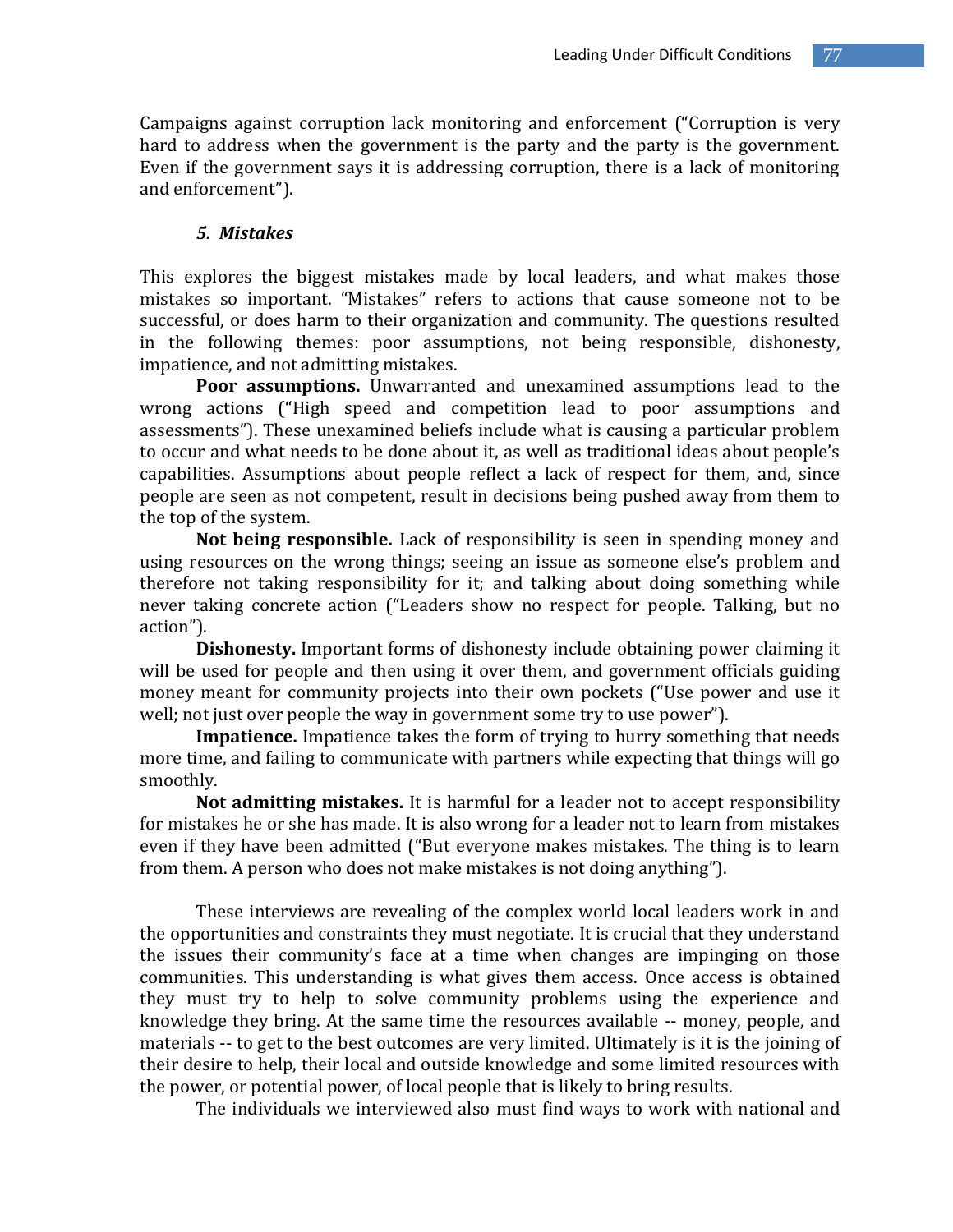local authorities to benefit their communities. This can be a delicate process. They look for degrees of openness to their initiatives, and hope that official policies will not be too top-down and controlling, and that their aspiration to lead with integrity and without corruption will be honored, or at least permitted.

## **VIII. CONCLUSION**

The current and likely to be future local leaders we surveyed and interviewed know what outside observers understand about their country and motherland: it is less developed economically than its neighbors, and many of its people are in poverty. Our interviews made it clear that they have the ability, experience and motivation to make a positive difference. It also was clear from both the survey and interviews that there are few opportunities for the kinds of training that would increase their impact. Instead of receiving training and support they must learn to be skillful in seizing the opportunities and avoiding the dangers that come from any relationship with the central government.

Changes in Laos today are rapid. The opening of the economy to more economic activity and investment signaled the government's decision to catch up with Thailand and to not be the least developed Southeast Asian country. Today those ambitions for development include selling off natural resources and accepting foreign "help" that includes *quid pro quo* arrangements. The centralized authority of the government makes this easier to do. These local leaders often see themselves in the position of trying to save land, communities and culture for the future. While central authority and its capacity to establish policy and mobilize resources could also be helpful in their efforts on behalf of land community and culture, their goals commonly place them in conflict with it.

These then are the challenging circumstances to which the title of this article refers. Leaders at the local level in contemporary Laos are attempting to address difficult problems relating to the control of resources, community capacity and cohesion, economic well-being, equality and fairness. They do this with few resources, little training in what it takes to be an effective leader, while working in and around rigid and self-serving political arrangements. Despite these challenges their dedication to the work is remarkable and their expectations of themselves are high.

The meanings they give to "leader" are not surprising in either the questionnaire responses or the interviews. Similar descriptions appear in many other places, likely explained at least in part because a number have been abroad for school and work, and because everyone has access to information through the Internet. What seems more distinctive is the deep commitment to understanding and meeting the needs of their communities and the difficulties they experience in doing that.

This reflects the procedural hurdles they must surmount that come from both national and local structures. One interviewee described obtaining permission to work with a local community as working in "a box inside a box." It also is in part a function of the ambiguous role these current and emerging leaders occupy when they feel the need to do things unofficially and outside of their formal organizational positions.

Our primary goal was not to probe sensitive issues relating to the political context of their work. It was to explore their understandings of leadership and leaders. It is not surprising of course that the tightly controlled political system surfaces as an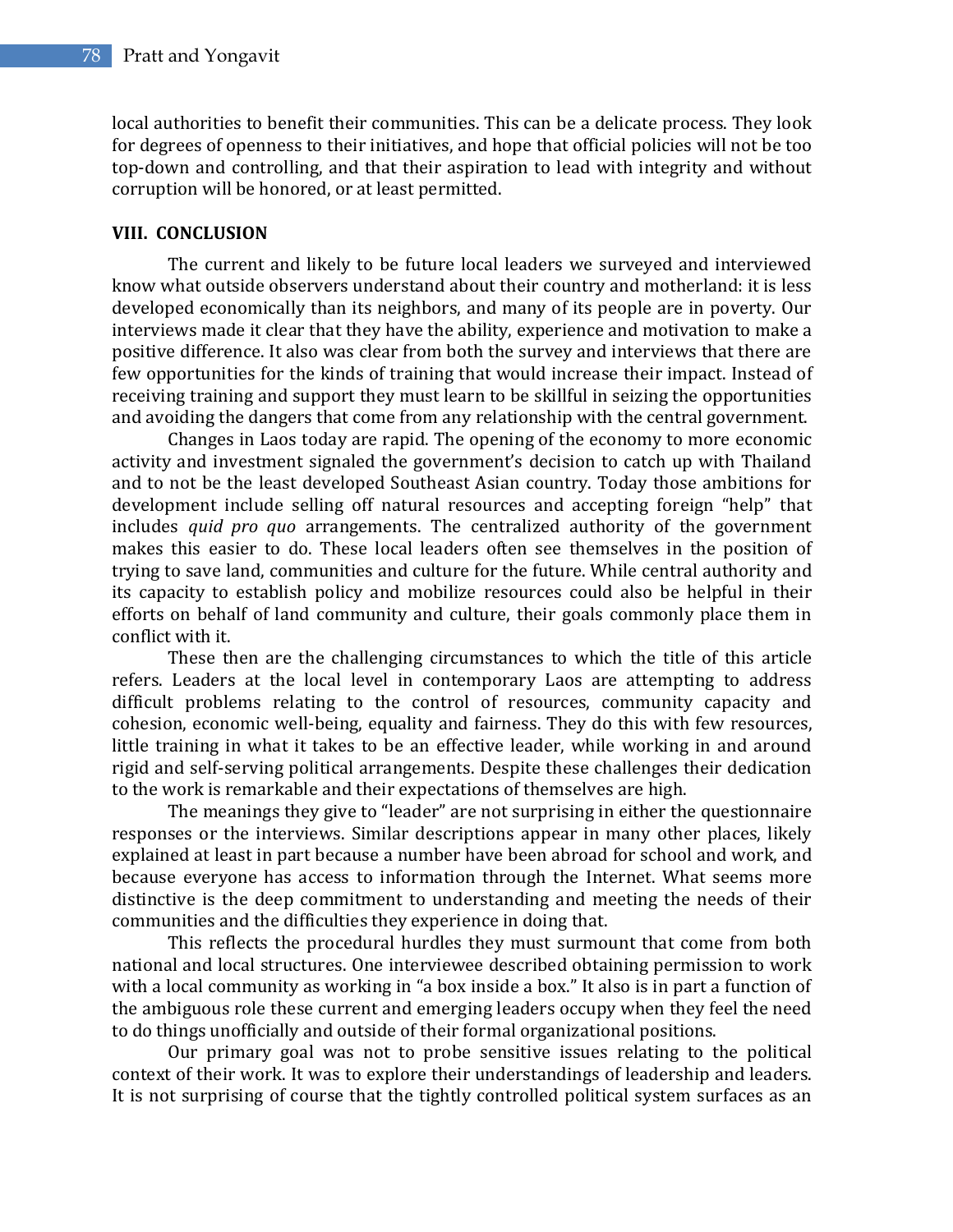issue, indirectly in the questionnaire responses and directly in the interviews. Our respondents, especially in the interviews, were clear that they make every effort to do their work while minimizing contact with rigid bureaucracies and powerful government officials. In effect they try to maintain a space -- a kind of bubble – that enables them to either be ignored or to have fewer encounters with the official system, thus avoiding the need to continuously seek approval and be the target of close oversight.

Corruption is part of the fabric within which they must work. Because in its various forms it is so pervasive it seems to be unspoken not to make it an issue. Elevating it as an issue would only serve to undermine their community relations, and potentially make them a target for increased scrutiny. This in effect would reduce the size of the bubble within which they work. Reflecting this, "corruption" does not appear in the questionnaire responses, even through the behavior described qualifies as a definition of it.

Looking to the future, there is not enough information to understand the personal and more inward looking reasons for not wanting to be a leader seen in **table 8**. It could represent acceptance of, or adjustment to, the broader institutional setting, or concern about the negative consequences of being openly negative about it. There clearly are constraints on open discussions of desirable and undesirable approaches to leadership. Opinions about the reason to lead ranged from having a duty to be helpful to the urgent need to be a counter balance to powerful mechanisms of socialization. While duty is acceptable as a motivation, criticizing messages issued by the dominant institutions is not likely to be. This is hinted at in concerns expressed in the survey responses about the possibility of personal harm. The scarcity of opportunities to openly discuss what is effective public leadership, and the skills needed to develop it, raises questions about the fate of today's most dedicated and successful local leaders, and about the development of those who will follow them.

#### **REFERENCES**

- Asian Development Bank (2011) "Civil Society Briefs Lao People's Democratic Republic" [http://www.adb.org/publications/civil-society-briefs-lao-peoples](http://www.adb.org/publications/civil-society-briefs-lao-peoples-)democratic-republic
- Asian Development Bank (1999) "A study of NGOs Lao People's Democratic Republic". [http://www.adb.org/NGOs/docs/NGOLaoPDR.pdf.](http://www.adb.org/NGOs/docs/NGOLaoPDR.pdf)
- Chhoeun, T., Panha, S. & Byrne, C. (2008). "'Citadel of women': strengthening female leadership in rural Cambodia" *Gender and Development,* 16, 535-547.
- "CIA The World Factbook Laos" (2008). Central Intelligence Agency.
- Coward, E. W. Jr. (1976). "Indigenous organisation, bureaucracy and development: The case of irrigation" *Journal of Development,* 13 (1), 92 – 105.
- Daviau, Steeve (2010). "Conducting fieldwork with Tarieng communities in southern Laos: Negotiating discursive spaces between neoliberal dogmas and Lao socialist ideology" *Asia Pacific Viewpoint*, 51(2), 193-205.
- Haque, M. Shamsul (2010). "Decentralizing local government in Thailand: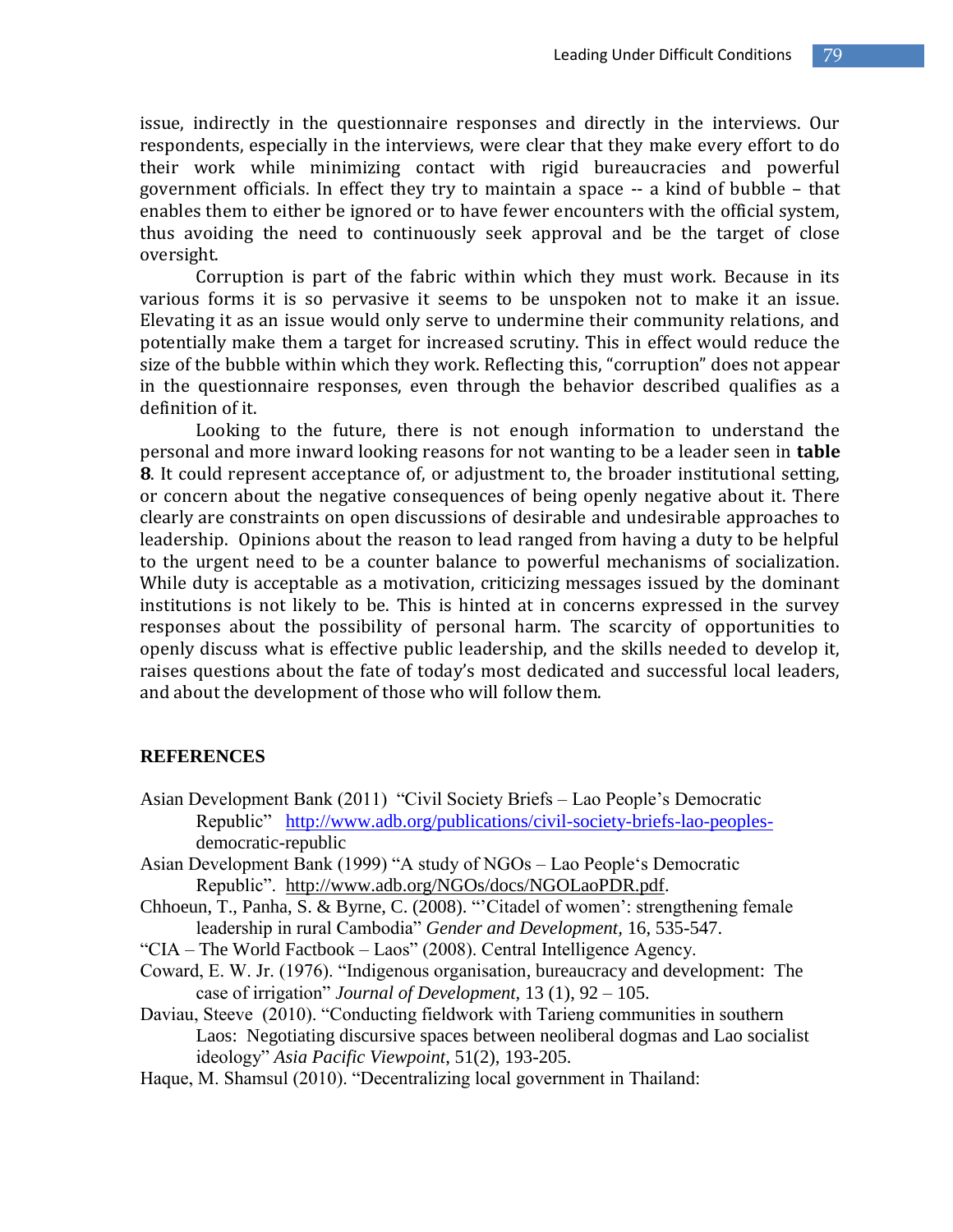Contemporary trends and challenge" *International Journal of Public Administration*  33, 673-688.

- Internet Directory of Non-Government Organizations (NGOs in the Lao PDR [http://www.directoryofngos.org/pub/index.php.](http://www.directoryofngos.org/pub/index.php) Retrieved August 2013.
- Mundi.index [http://www.indexmundi.com/laos/demographics\\_profile.html.](http://www.indexmundi.com/laos/demographics_profile.html) Retrieved May 28, 2012.
- Nass, L. & Choden, T. (2010). "Identifying & Developing Local Leaders in the Asia Region" SNV http://www.snvworld.org/en/publications/identifying- developinglocal-leaders.
- Pratt, R. & Yongavit, S. (2009). "Stories that inspire: Five local leaders from Isan" Public Administration Program, University of Hawai`i at Manoa.
- "Red Star over Laos" (2005, summer). *Wilson Quarterly*, 29, (3), 108.
- Rees, C. J. & Hossain, F. (2010). "Perspectives on decentralization and local governance in developing and transitional countries" *International Journal of Public Administration* 33: 581-587.
- Shatkin, G. (2004). "Globalization and local leadership: Growth, power and politics in Thailand's eastern seaboard" *International Journal of Urban and Regional Research* 28 (1), 11-26.
- Stuart-Fox, M. (2011). "Countries and the Crossroads 2011: Laos" Freedom House. http://www.unhcr.org/refworld/docid/4ecba64bc.html [accessed 27 March 2012.
- Stuart-Fox, M. (2007). "Laos politics in a single party state" In D. Singh & L. C. Salazar (Eds.) *Southeast Asian Affairs,* (pp. 159 – 180) Singapore, Republic of Singapore Institute of Southeast Asian Studies.
- Stuart-Fox, Martin (2006). "The Political Culture of Corruption in the Lao PDR" *Asian Studies Review*, Vol. 30: 59 – 75.
- Thammavong, Nongsavanh (2007). "Leadership styles of project members in the Laos construction industry", Master's Thesis, King Mongkut's Institute of Technology.
- Transparency International "Corruption perception index 2012" http: //cpi.transparency.org/cpi2011/results/.
- Transparency International "Corruption perception index 2012" http: //cpi.transparency.org/cpi2012/results/.
- "Urban community-based savings-and-credit systems in Cambodia, the Lao People's Democratic Republic and Viet Nam" (1997). United Nations, Economic and Social Commission for Asia and the Pacific, 32 pp.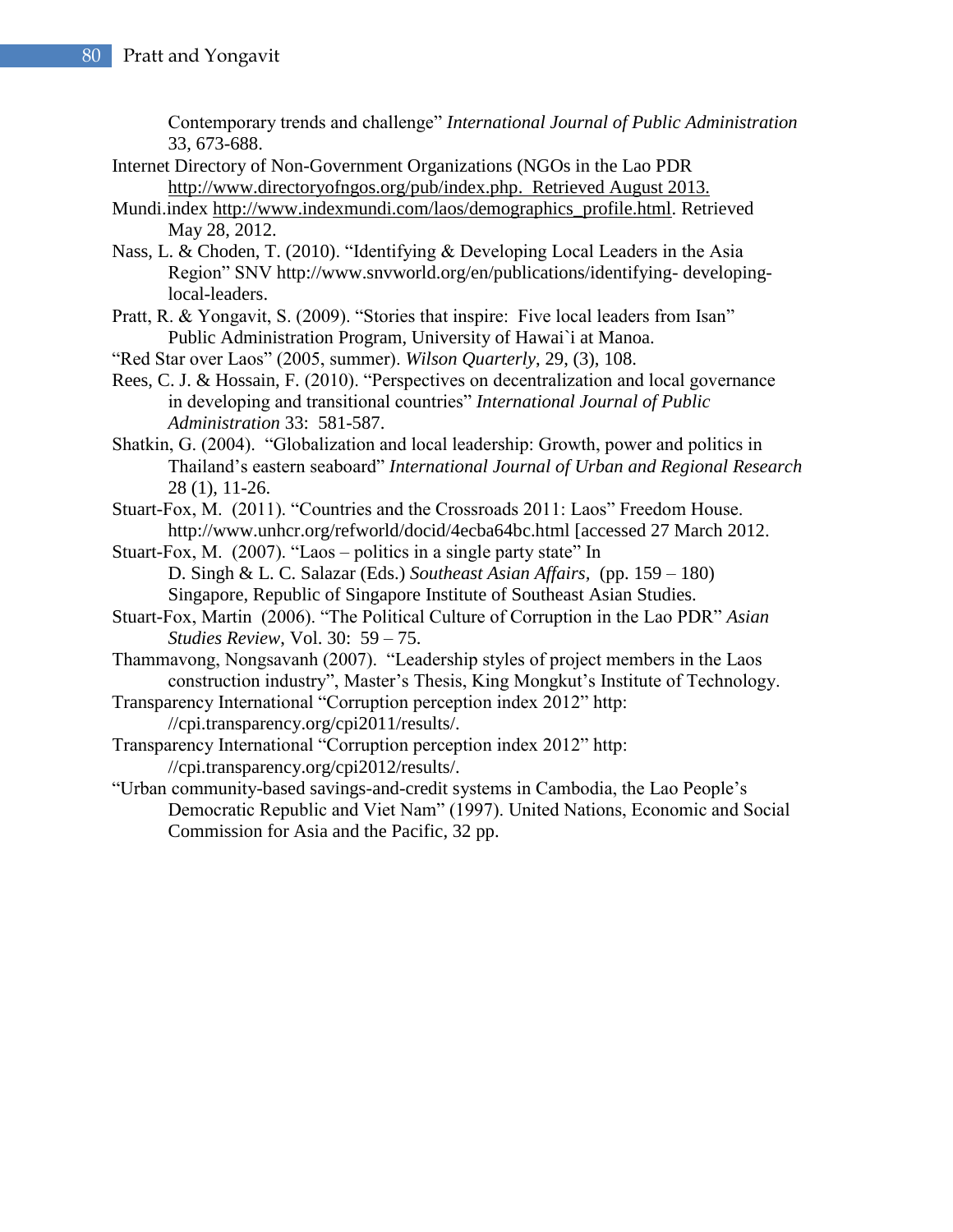**Appendix A.** Questionnaire and group discussion questions – Vientiane, February 2011 (\*indicates questions addressed by all three groups in "brainstorming" discussions).

1. What do you think has been your most important success in the positions you have held?

Why do you think it is important?

\*2. What does it mean to be a "leader"?

\*3. In your opinion, what are the most important characteristics needed for a leader to be effective, in order of their importance?

4. Which of those characteristics do you feel you have?

5. Which of those characteristics have you seen in other local leaders, in order of how common they are?

\*6. Where have you learned how to be a leader?

7. Who are your role models in leadership? Why?

8. What are the motivational factors that make you want to be a leader, in order of importance?

9. What are the factors that prevent you from wanting to be a leader, in order of importance?

10. What do you think is most challenging about being a local leader?

11. What do you see as biggest mistakes that local leaders make?

12. What suggestions would you like to give to other local leaders?

**Appendix B.** Individual interview questions -- Feb/March 2012 (\* indicates those questions summarized in section VII.b).

#### **Successes**

Please describe your most important successes, and why they are important. (What accomplishments are most important to you? What about each one makes it important to you?)

\*"Leader"

What do you think it means to be a "leader"? (Probe: What distinguishes a formal or informal leader from other another person? Many people may be accepted and/or respected, but does that make them leaders? What is it that makes a person a leader?)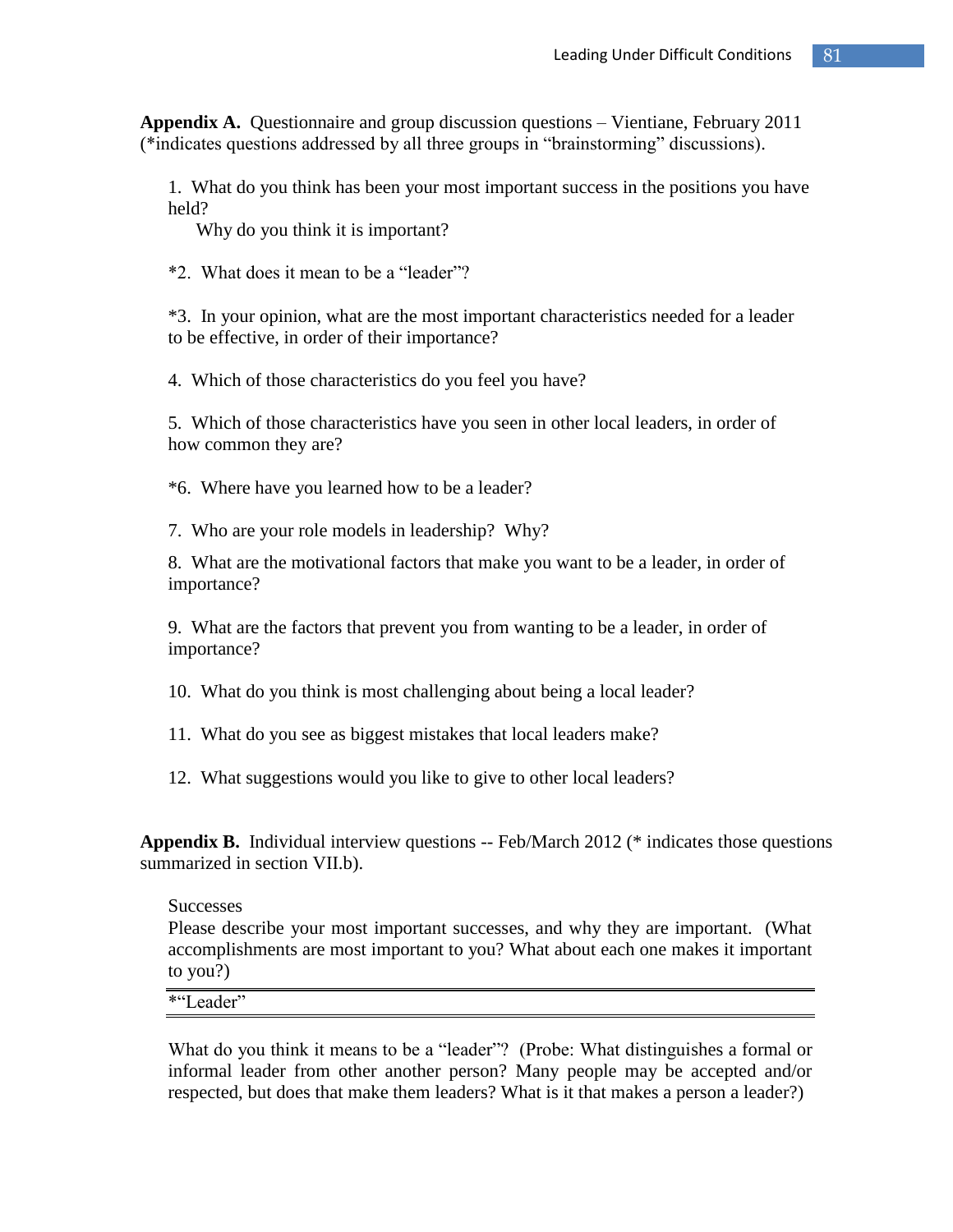#### \*Motivation

What motivates you to do the work you do, in order of which motivators have been most important. (Probe: What pushes you to do the things you do in your community? Which of these are most important motivators. What are they?)

#### \*Challenges

a. What do you think is most challenging about being a local leader? (Probe: Please share what you find most challenging about being in a leadership role at the local level.)

b. What do you think turns people away from wanting to be a local leader? (Probe: Thinking about others who might be effective leaders, what are the main reasons that more don't take on leadership roles?)

### \* Learning and Role Models

a. Describe where and how you learned to be a leader. (Probe: What are the most important places s/he learned (1) the kind of leader s/he wanted and (2) what s/he needed to know to be able to lead.)

b. Who are your important role models in leadership, and why was each important? (Probe: A little about why each has been important.)

### Question 6: Most Important

a. In your opinion, what is most important for a local leader to be effective? (Probe: These can be personal qualities, skills or behaviors, or something else. If appropriate, get a least five qualities, skills, behaviors, etc. More are okay. Try to have them ranked.)

b. How common is what you just described in other local leaders that you've seen? (Probe: Please share what has been or is seen in other local leaders. There is no need to name specific individuals.)

### \* Mistakes

What do you think are the biggest mistakes made by local leaders, and what makes those mistakes so important? (Probe: "Mistakes" refers to actions that cause someone not to be successful, or even does harm to their organizations and communities. Examples without naming individuals, if possible.)

### Question 8: Suggestions

What suggestions can you give to help to develop local leaders who can make positive differences on behalf of their organizations and their communities? (Probe: This could include a wide range of things, but what is most important? May help to picture a meeting or conference of present or future local leaders who have asked for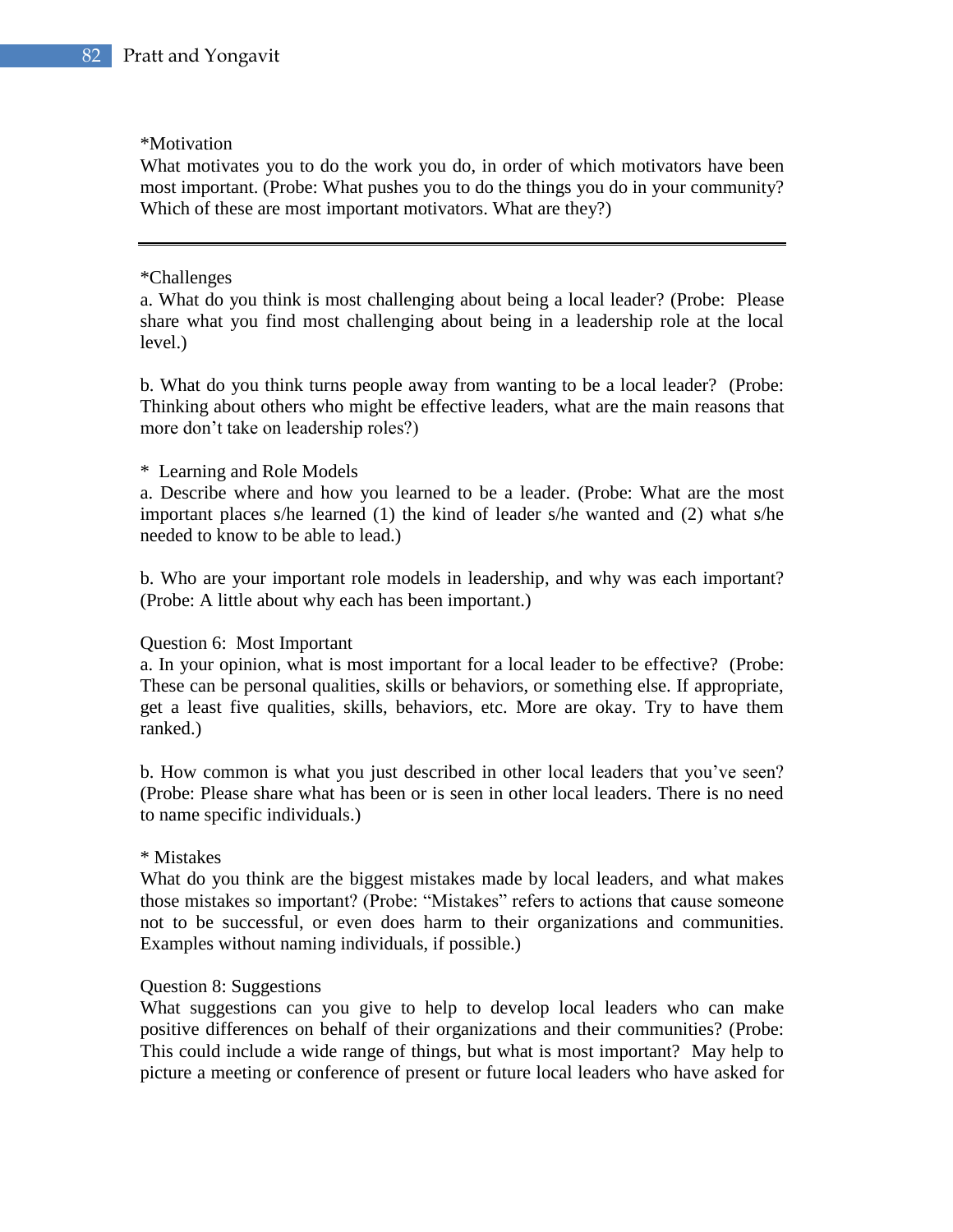advice on the most important things for them to do to be successful. Please provide as many suggestions, guides and examples as possible.)

**Appendix C.** Demographic Information for February 2011 -- Questionnaire Responses.

| Gender | No. | %    |
|--------|-----|------|
| Male   |     | 28.6 |
| Female | 15  | 71.4 |
| Total  |     |      |

**Table A**. Gender

## **Table B**. Education Level Completed

| Level of Education               | No. | $\frac{0}{0}$ |
|----------------------------------|-----|---------------|
| Secondary / Vocational / Diploma |     | 9.5           |
| Diploma                          |     | 9.5           |
| Bachelor's degree                | 12  | 57.1          |
| Master's Degree                  |     | 23.8          |
| Total                            | 21  |               |

## **Table C**. Marital Status

| Status                   | No. | %    |
|--------------------------|-----|------|
| Single                   |     | 42.9 |
| Married                  |     | 52.4 |
| Widow/divorce/separation |     | 4.8  |
| Total                    | 21  | 100  |

#### **Table D**. Current Position

| Position                 | No. | %  |
|--------------------------|-----|----|
| Director                 |     |    |
| Coordinator              |     |    |
| <b>Assistant Project</b> |     | 52 |
| Total                    |     |    |